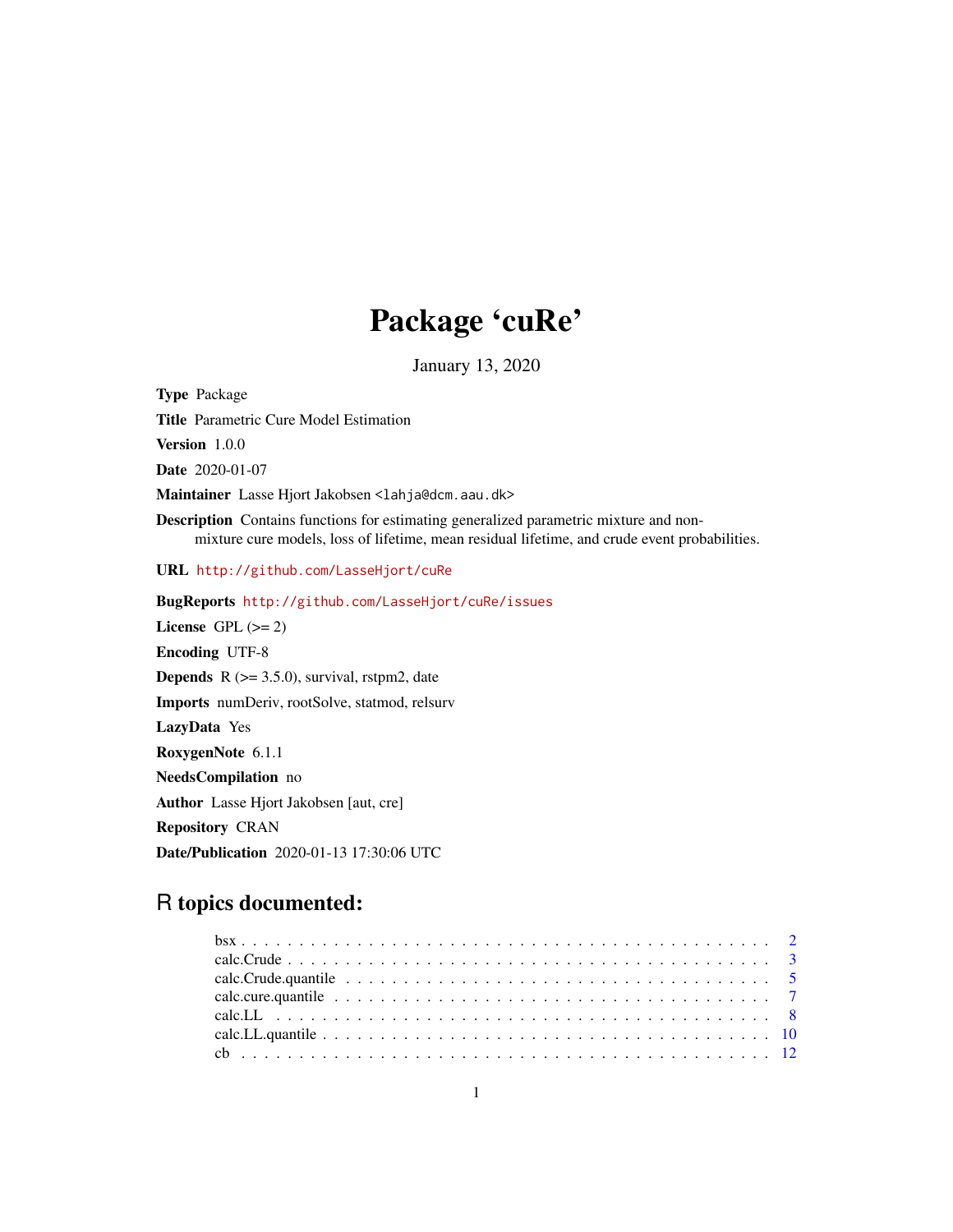<span id="page-1-0"></span>

| Index |  |
|-------|--|
|       |  |
|       |  |
|       |  |
|       |  |
|       |  |
|       |  |
|       |  |
|       |  |
|       |  |
|       |  |
|       |  |
|       |  |
|       |  |

bsx *Polynomial B-splines with eXtensions*

# Description

Generate the B-spline basis matrix for a polynomial spline with derivative restrictions at the boundary knots.

# Usage

```
bsx(x, df = NULL, knots = NULL, degree = 3, intercept = FALSE,Boundary.knots = range(x), deriv = NULL)
```

| x         | the predictor variable. Missing values are allowed.                                                                                                                                                                                                                                |
|-----------|------------------------------------------------------------------------------------------------------------------------------------------------------------------------------------------------------------------------------------------------------------------------------------|
| df        | degrees of freedom; one can specify df rather than knots; bs() then chooses<br>df-degree (minus one if there is an intercept) knots at suitable quantiles of x<br>(which will ignore missing values). The default, NULL, corresponds to no inner<br>knots, i.e., degree-intercept. |
| knots     | the internal breakpoints that define the spline. The default is NULL, which results<br>in a basis for ordinary polynomial regression. Typical values are the mean or<br>median for one knot, quantiles for more knots. See also Boundary. knots.                                   |
| degree    | degree of the piecewise polynomial—default is 3 for cubic splines.                                                                                                                                                                                                                 |
| intercept | if TRUE, an intercept is included in the basis; default is FALSE.                                                                                                                                                                                                                  |
|           | Boundary. knots boundary points at which to anchor the B-spline basis (default the range of the<br>non-NA data). If both knots and Boundary knots are supplied, the basis pa-<br>rameters do not depend on x. Data can extend beyond Boundary. knots.                              |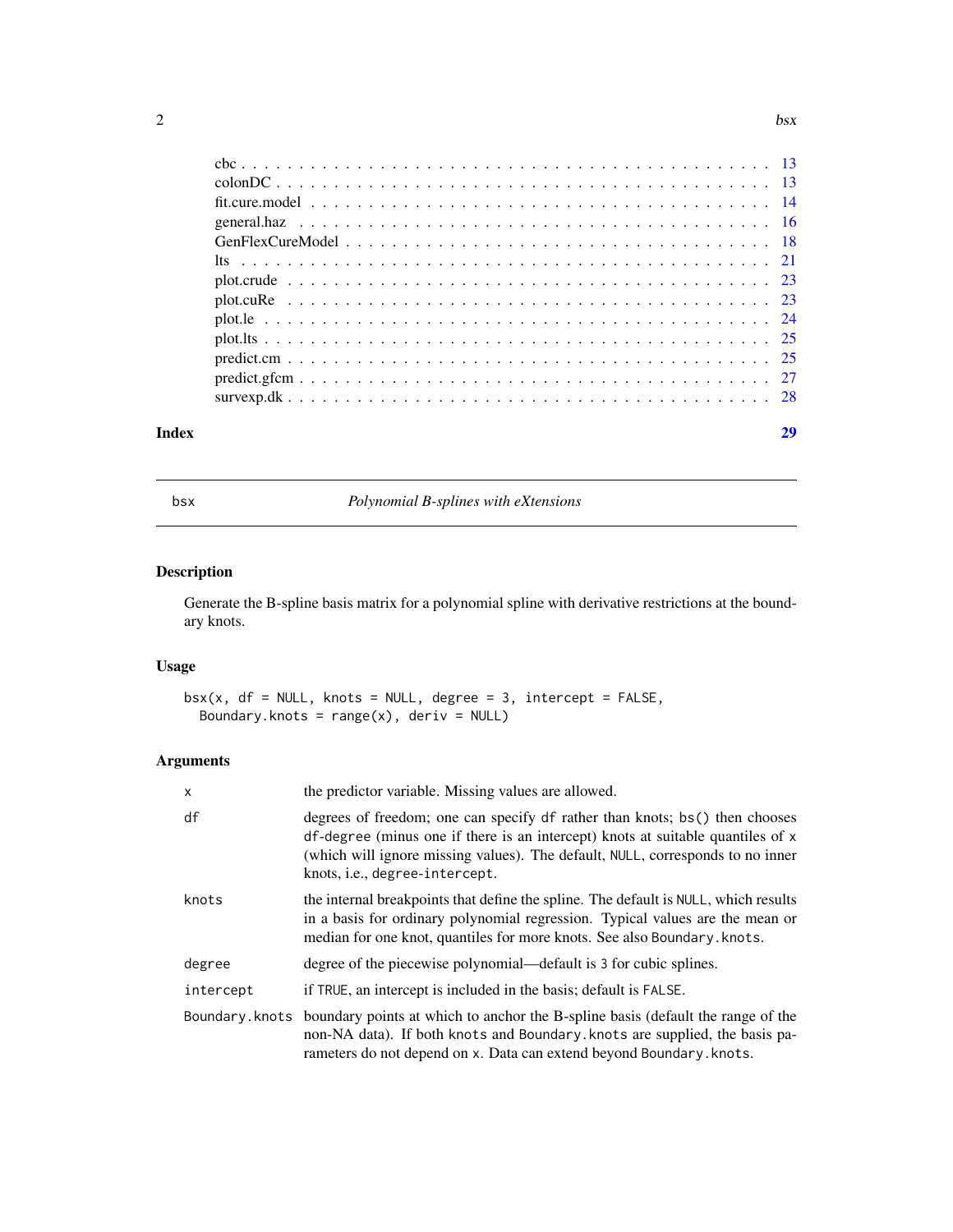#### <span id="page-2-0"></span>calc.Crude 3

deriv an integer vector of length 2 with values between 0 and degree + 1 giving the derivative constraint order at the left and right boundary knots; an order of 2 constrains the second derivative to zero (f" $(x)=0$ ); an order of 1 constrains the first and second derivatives to zero  $(f'(x)=f''(x)=0)$ ; an order of 0 constrains the zero, first and second derivatives to zero  $(f(x)=f'(x)=f'(x)=0)$  An order of degree + 1 computes the basis matrix similarly to bs.

# Value

A matrix with containing the basis functions evaluated in x.

calc.Crude *Crude event probabilities*

# Description

Function for computing crude event probabilties based on relative survival models.

#### Usage

```
calc.Crude(object, newdata = NULL, type = c("disease", "other",
  "condother"), time = NULL, tau = 100, reverse = FALSE,
  var.type = c("ci", "se", "n"), exp.fun = NULL,ratetable = cuRe::survexp.dk, rmap, scale = ayear,
  smooth.exp = FALSE, pars = NULL, link = "loglog", n = 100)
```

| object   | Fitted model to do predictions from. Possible classes are gfcm, cm, stpm2, and<br>pstpm2.                                                                                   |
|----------|-----------------------------------------------------------------------------------------------------------------------------------------------------------------------------|
| newdata  | Data frame from which to compute predictions. If empty, predictions are made<br>on the the data which the model was fitted on.                                              |
| type     | Probability to compute. Possible values are disease (default), other, and<br>condother (see details).                                                                       |
| time     | Time points at which to compute predictions. If empty, a grid of 100 time points<br>between 0 and tau is selected.                                                          |
| tau      | Upper bound of the integral used to compute the probability of disease-related<br>death (see details). The argument is only used for type = condother. Default<br>is $100.$ |
| reverse  | Logical. If TRUE, 1 - probability is provided (default is FALSE). Only applicable<br>for type = condother.                                                                  |
| var.type | Character. Possible values are "ci" (default) for confidence intervals, "se" for<br>standard errors, and "n" for neither.                                                   |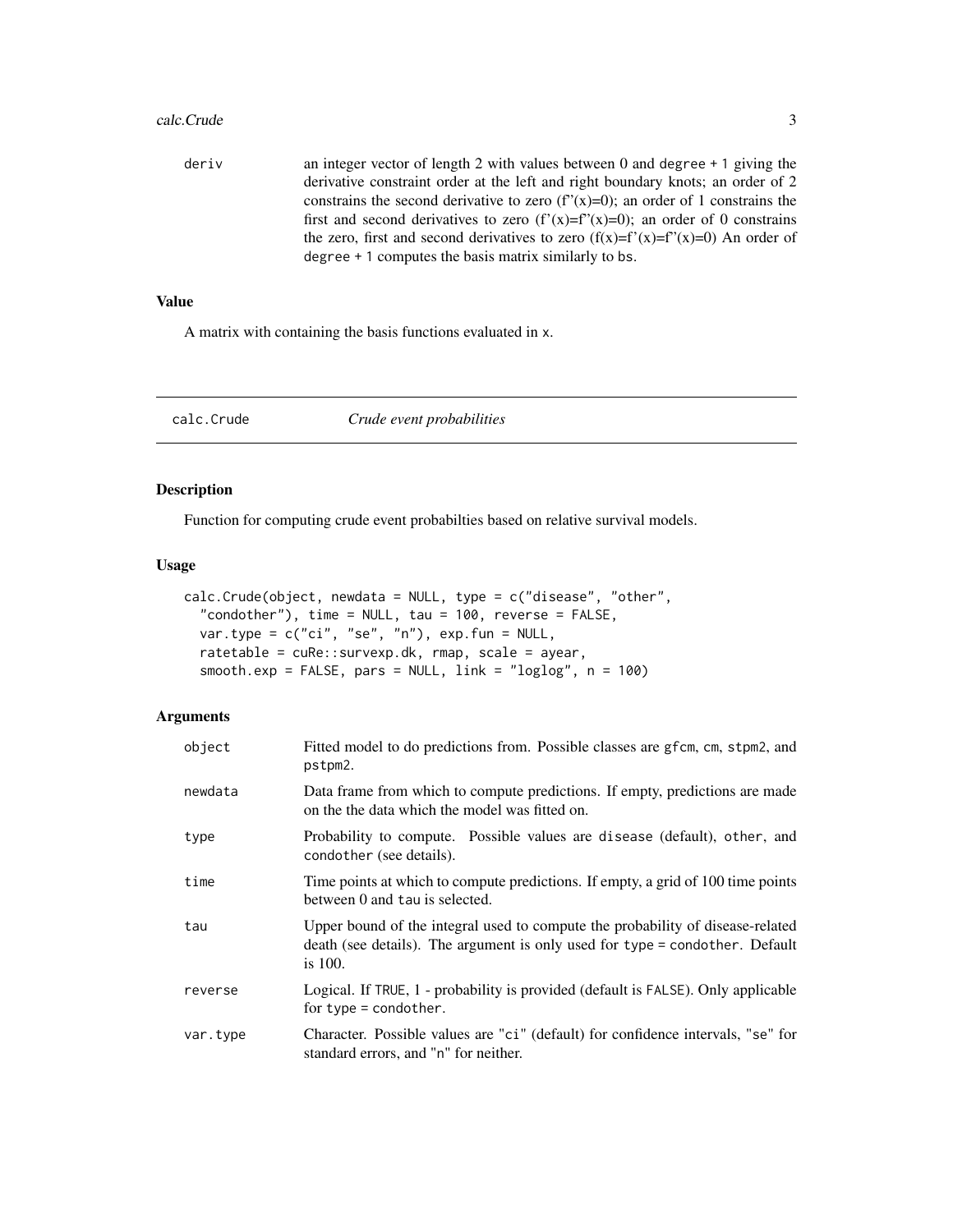| exp.fun    | Object of class list containing functions for the expected survival of each row<br>in newdata. If not specified, the function computes the expected survival based<br>on newdata using the survival:: survexp function. If newdata is not pro-<br>vided, the expected survival is based on the data which the model was fitted<br>on. |
|------------|---------------------------------------------------------------------------------------------------------------------------------------------------------------------------------------------------------------------------------------------------------------------------------------------------------------------------------------|
| ratetable  | Object of class ratetable used to compute the general population survival.<br>Default is survexp.dk.                                                                                                                                                                                                                                  |
| rmap       | List to be passed to survexp from the survival package if exp. fun = NULL.<br>Detailed documentation on this argument can be found by ?survexp.                                                                                                                                                                                       |
| scale      | Numeric. Passed to the survival:: survexp function and defaults to 365.24.<br>That is, the time scale is assumed to be in years.                                                                                                                                                                                                      |
| smooth.exp | Logical. If TRUE, the general population survival function is smoothed by the<br>function smooth. spline using the the argument all. knots = TRUE.                                                                                                                                                                                    |
| pars       | A vector of parameter values for the model given in object. Currently not used.                                                                                                                                                                                                                                                       |
| link       | Link function for computing variance in order to restrict confidence intervals to<br>$[0, 1]$ . Default is $loglog.$                                                                                                                                                                                                                  |
| n          | Number of knots used for the Gauss-Legendre quadrature.                                                                                                                                                                                                                                                                               |

# Details

The function estimates crude probabilities by using the relative survival, expected survival, and the cause-specific hazard function. The crude cumulative incidence of disease-related death (type = "disease") is

$$
P(T \le t, D = disease) = \int_0^t S^*(u)R(u)\lambda(u)du.
$$

The crude cumulative incidence of death from other causes (type = "other") is

$$
P(T \le t, D = other) = \int_0^t S^*(u)R(u)h^*(u)du.
$$

The conditional probability of eventually dying from other causes than disease (type = "condother") is

$$
P(D = other | T > t) = \frac{P(D = disease) - P(T \le t, D = disease)}{P(T > t)}.
$$

The probability of disease-related death,  $P(D = disease)$ , can be computed by using type = "disease" and choosing a sufficiently large time point. For  $P(D = \text{other} | T > t)$ , the argument tau controls this time point (default is 100).

#### Value

A list containing the crude probability estimates of each individual in newdata.

```
##Use data cleaned version of the colon disease data from the rstpm2 package
data("colonDC")
set.seed(2)
```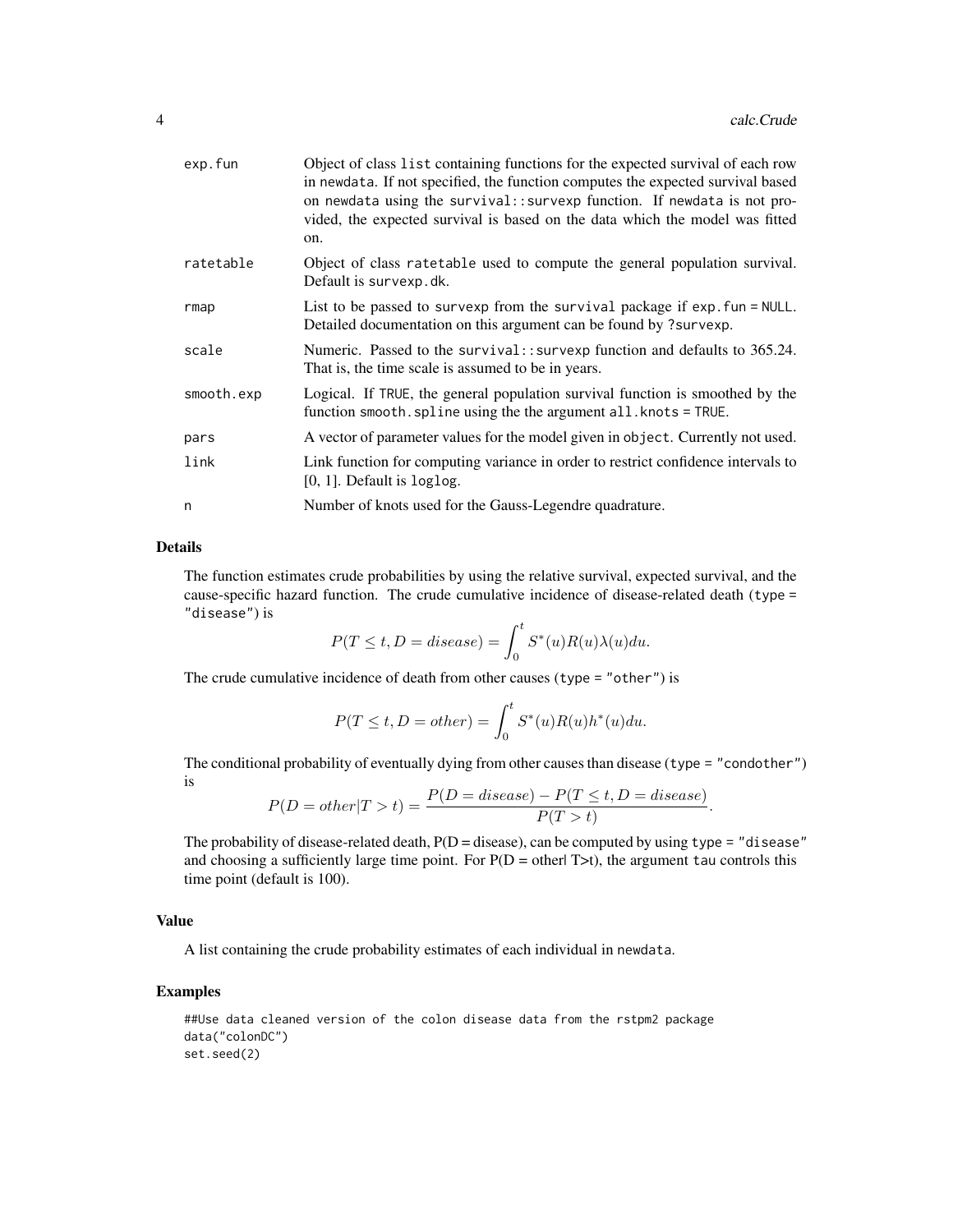```
colonDC <- colonDC[sample(1:nrow(colonDC), 1000), ]
##Extract general population hazards
colonDC$bhaz <- general.haz(time = "FU", age = "agedays", sex = "sex", year = "dx",
                            data = colonDC, ratetable = survexp.dk)
##Spline-base cure model
#Fit cure model
fit \le rstpm2::stpm2(Surv(FUyear, status) \sim 1, data = colonDC, df = 6,
                     bhazard = colonDC$bhaz, cure = TRUE)
#Compute the probability of disease-related death
res \le calc. Crude(fit, time = seq(0, 20, length.out = 50),
                  rmap = list(age = agedays, sex = sex, year = dx),var.type = "n")
plot(res)
#Compute the conditional probability of dying from other causes than disease
res <- calc.Crude(fit, time = seq(0, 20, length.out = 50), type = "condother",
                  rmap = list(age = agedays, sex = sex, year = dx), var.type = nn)
plot(res)
#Simple parametric cure model
#Fit cure model
fit <- fit.cure.model(Surv(FUyear, status) ~ 1, data = colonDC, bhazard = "bhaz",
                      type = "mixture", dist = "weibull", link = "logit")
#Compute the probability of disease-related death
res \le calc. Crude(fit, time = seq(0, 20, length.out = 50),
                  rmap = list(age = agedays, sex = sex, year = dx),var.type = "n")
plot(res)
#Compute the conditional probability of disease-related death
res2 <- calc.Crude(fit, time = seq(0, 20, length.out = 50), type = "condother",
                  rmap = list(age = agedays, sex = sex, year = dx), reverse = TRUE,var.type = "n")plot(res2)
```
calc.Crude.quantile *Compute the time to statistical cure using the conditional probability of disease-related death*

#### **Description**

The following function estimates the time to statistical cure using the conditional probability of disease-related death.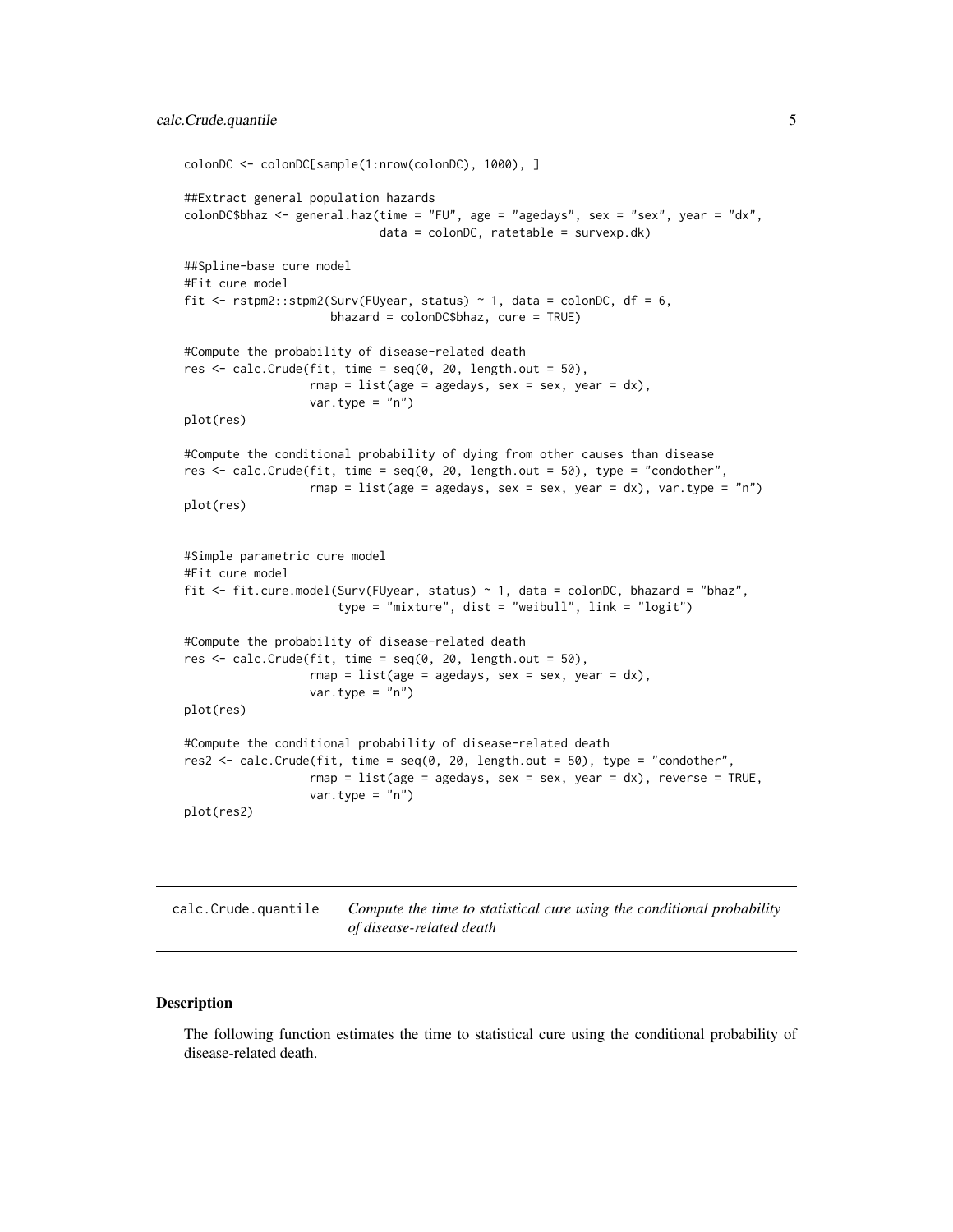# Usage

```
calc.Crude.quantile(fit, q = 0.05, newdata = NULL, max.time = 20,
 exp.fun = NULL, var.type = c("ci", "se", "n"), rmap,
  ratetable = cuRe::survexp.dk, tau = 100, reverse = TRUE,
 scale = ayear)
```
# Arguments

| fit       | Fitted model to do predictions from. Possible classes are gfmc, cm, stpm2, and<br>pstpm2.                                                                                                                                                                                                                                             |
|-----------|---------------------------------------------------------------------------------------------------------------------------------------------------------------------------------------------------------------------------------------------------------------------------------------------------------------------------------------|
| q         | Threshold to estimate statistical cure according to.                                                                                                                                                                                                                                                                                  |
| newdata   | Data frame from which to compute predictions. If empty, predictions are made<br>on the the data which the model was fitted on.                                                                                                                                                                                                        |
| max.time  | Upper boundary of the interval $[0, \text{max.time}]$ in which to search for solution<br>(see details). Default is 20.                                                                                                                                                                                                                |
| exp.fun   | Object of class list containing functions for the expected survival of each row<br>in newdata. If not specified, the function computes the expected survival based<br>on newdata using the survival:: survexp function. If newdata is not pro-<br>vided, the expected survival is based on the data which the model was fitted<br>on. |
| var.type  | Character. Possible values are "ci" (default) for confidence intervals, "se" for<br>standard errors, and "n" for neither.                                                                                                                                                                                                             |
| rmap      | List to be passed to survexp from the survival package if exp. fun = NULL.<br>Detailed documentation on this argument can be found by ?survexp.                                                                                                                                                                                       |
| ratetable | Object of class ratetable used to compute the general population survival.<br>Default is survexp.dk                                                                                                                                                                                                                                   |
| tau       | Upper bound of integral (see ?calc.Crude). Default is 100.                                                                                                                                                                                                                                                                            |
| reverse   | Logical passed on to calc. Crude. If TRUE (default), 1 - probability is provided.<br>Only applicable for type = condother.                                                                                                                                                                                                            |
| scale     | Numeric. Passed to the survival:: survexp function and defaults to 365.24.<br>That is, the time scale is assumed to be in years.                                                                                                                                                                                                      |

# Details

The cure point is calculated as the time point at which the conditional probability of disease-related death reaches the threshold, q. If q is not reached within max.time, no solution is reported.

# Value

The estimated cure point.

```
##Use data cleaned version of the colon cancer data from the rstpm2 package
data("colonDC")
set.seed(2)
```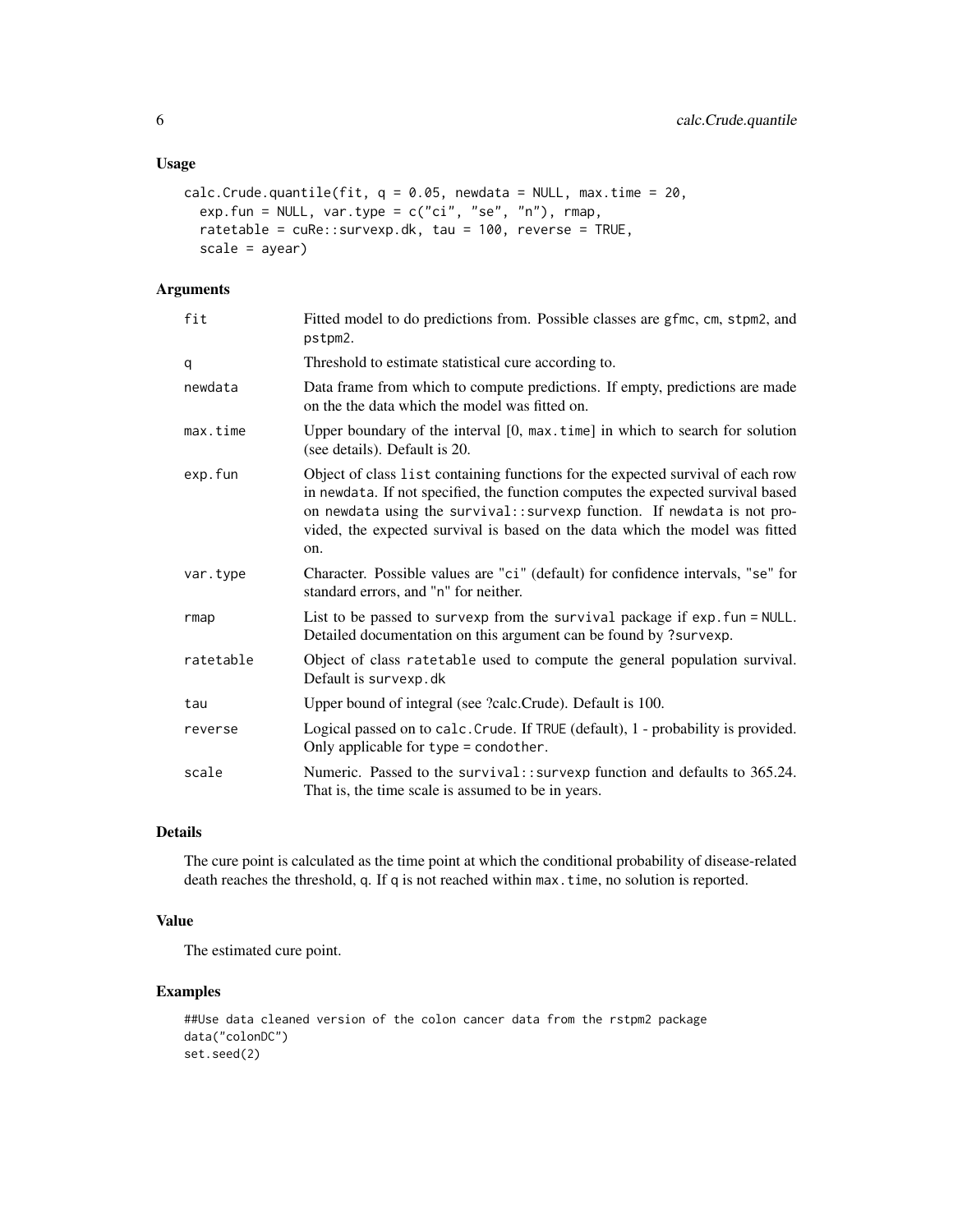```
colonDC <- colonDC[sample(1:nrow(colonDC), 500), ]
##Extract general population hazards
colonDC$bhaz <- general.haz(time = "FU", age = "agedays", sex = "sex", year = "dx",
                            data = colonDC, ratetable = survexp.dk)
#Fit cure model and estimate cure point
fit \le rstpm2::stpm2(Surv(FUyear, status) \sim 1, data = colonDC, df = 6,
                     bhazard = colonDC$bhaz, cure = TRUE)
cp \leq - \text{calc.Crude.}quantile(fit, q = 0.05,
                           rmap = list(age = agedays, sex = sex, year = dx))#Compare the result with the trajectory of the conditional probability of disease-related death
res \le calc. Crude(fit, type = "condother", time = seq(0, 20, length.out = 100),
                  var.type = "n",
                  rmap = list(age = agedays, sex = sex, year = dx), reverse = TRUE)
plot(res)
abline(h = 0.05, v = cp$Estimate)
```
calc.cure.quantile *Compute the time to statistical cure using the conditional probability of cure*

# Description

The following function estimates the time to statistical cure using the conditional probability of cure.

#### Usage

```
calc.cure.quantile(fit, q = 0.05, newdata = NULL, max.time = 20,
  var.type = c("ci", "n"), reverse = TRUE, bdr.knot = NULL)
```

| fit      | Fitted model to do predictions from. Possible classes are gfcm, cm, and stpm2.                                                 |
|----------|--------------------------------------------------------------------------------------------------------------------------------|
| q        | Threshold to estimate statistical cure according to.                                                                           |
| newdata  | Data frame from which to compute predictions. If empty, predictions are made<br>on the the data which the model was fitted on. |
| max.time | Upper boundary of the interval $[0, \text{max.time}]$ in which to search for solution<br>(see details). Default is 20.         |
| var.type | Character. Possible values are "ci" (default) for confidence intervals, "se" for<br>standard errors, and "n" for neither.      |
| reverse  | Logical. Whether to use the conditional probability of not being cured (default)<br>or the conditional probability of cure.    |
| bdr.knot | Time point from which cure is assumed. Only relevant for class stpm2.                                                          |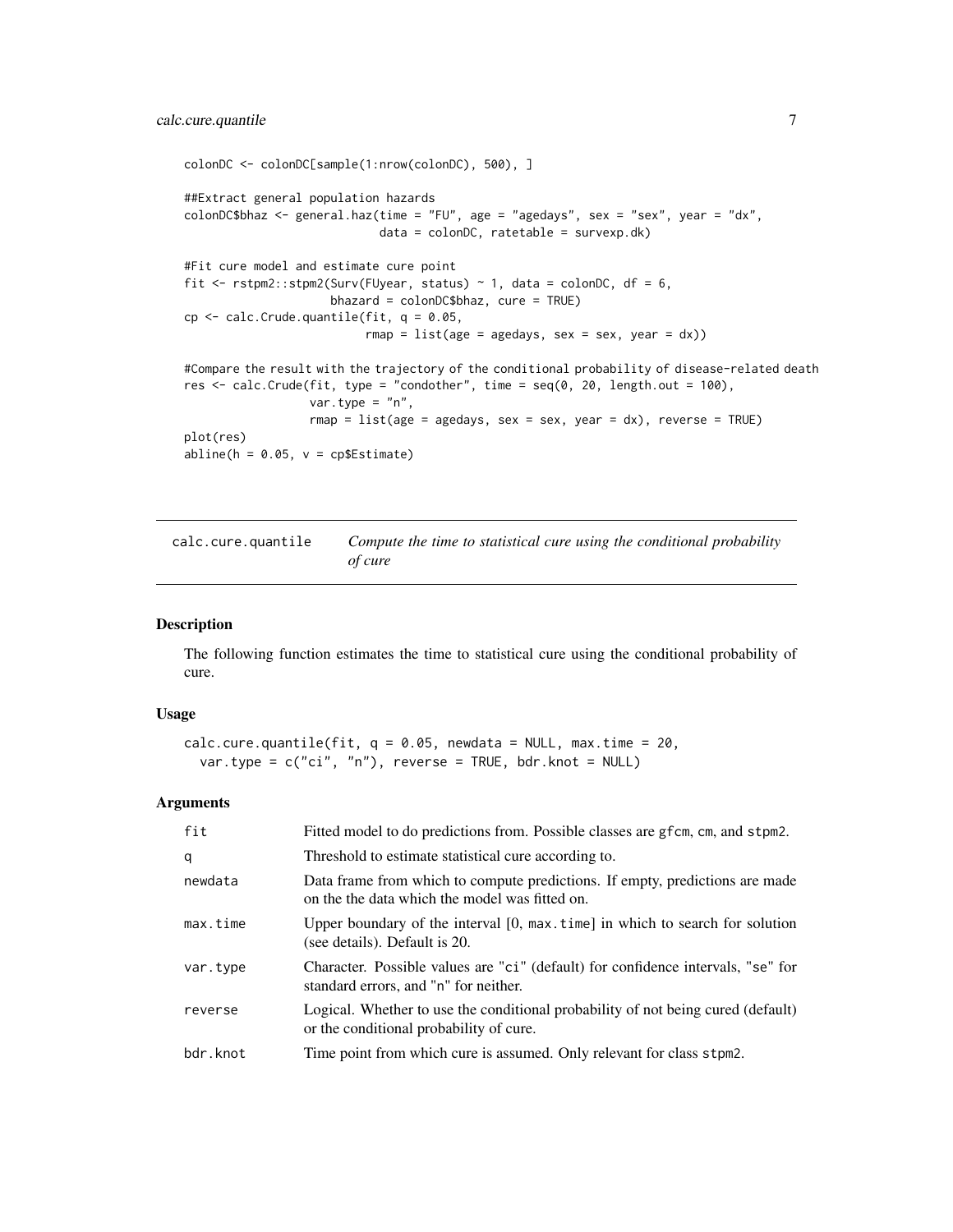# <span id="page-7-0"></span>Details

The cure point is calculated as the time point at which the conditional probability of disease-related death reaches the threshold, q. If q is not reached within max.time, no solution is reported.

#### Value

The estimated cure point.

#### Examples

```
##Use data cleaned version of the colon cancer data from the rstpm2 package
data("colonDC")
set.seed(2)
colonDC <- colonDC[sample(1:nrow(colonDC), 1000), ]
##Extract general population hazards
colonDC$bhaz <- general.haz(time = "FU", age = "agedays", sex = "sex", year = "dx",
                            data = colonDC, ratetable = survexp.dk)
#Fit cure model and estimate cure point
fit <- GenFlexCureModel(Surv(FUyear, status) ~ 1, data = colonDC,
                       df = 5, bhazard = "bhaz")
calc.cure.quantile(fit, q = 0.05)
```

| calc.LL | Loss of lifetime estimation |  |
|---------|-----------------------------|--|
|---------|-----------------------------|--|

#### Description

Function for computing mean residual lifetime and loss of lifetime estimates based on relative survival models.

#### Usage

```
calc.LL(object, newdata = NULL, type = c("11", "mr1"), time = NULL,tau = 100, var.type = c("ci", "se", "n"), exp.fun = NULL,ratetable = cuRe::survexp.dk, rmap, smooth.exp = FALSE,
  scale = ayear, pars = NULL, n = 100)
```

| object  | Fitted model to do predictions from. Possible classes are gfcm, cm, stpm2, and<br>pstpm2.                                                                |
|---------|----------------------------------------------------------------------------------------------------------------------------------------------------------|
| newdata | Data frame from which to compute predictions. If empty, predictions are made<br>on the the data which the model was fitted on.                           |
| type    | Type of life expectation estimate. Possible values are 11 (default) which gives<br>the loss of lifetime, and mrl which gives the mean residual lifetime. |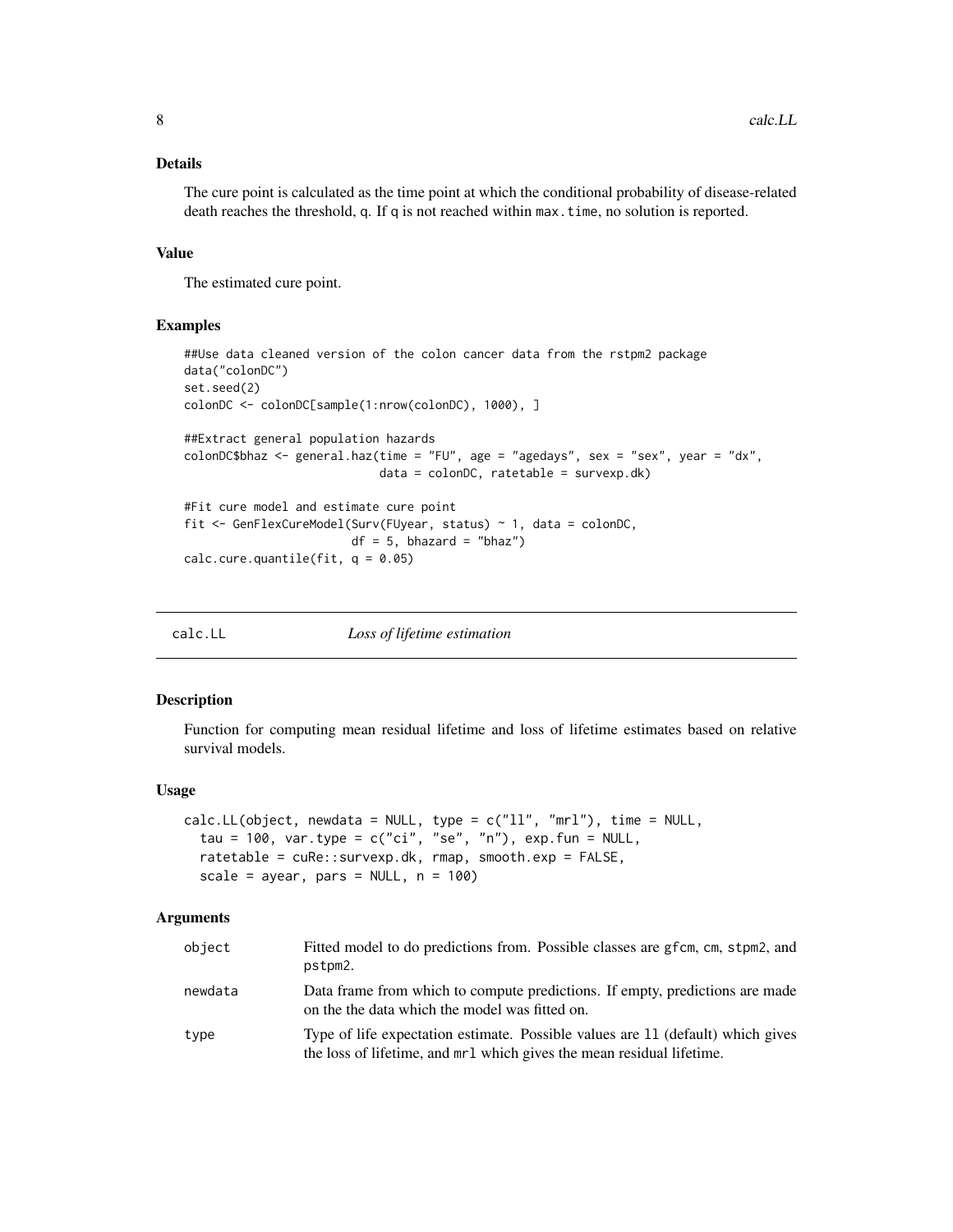#### calc.LL 9

| time       | Time points at which to compute predictions. If empty, a grid of 100 time points<br>between 0 and tau is selected.                                                                                                                                                                                                                    |
|------------|---------------------------------------------------------------------------------------------------------------------------------------------------------------------------------------------------------------------------------------------------------------------------------------------------------------------------------------|
| tau        | The upper limit of the integral (see details). Default is 100.                                                                                                                                                                                                                                                                        |
| var.type   | Character. Possible values are "ci" (default) for confidence intervals, "se" for<br>standard errors, and "n" for neither.                                                                                                                                                                                                             |
| exp.fun    | Object of class list containing functions for the expected survival of each row<br>in newdata. If not specified, the function computes the expected survival based<br>on newdata using the survival:: survexp function. If newdata is not pro-<br>vided, the expected survival is based on the data which the model was fitted<br>on. |
| ratetable  | Object of class ratetable used to compute the general population survival.<br>Default is survexp.dk.                                                                                                                                                                                                                                  |
| rmap       | List to be passed to survexp from the survival package if exp. fun = NULL.<br>Detailed documentation on this argument can be found by ?survexp.                                                                                                                                                                                       |
| smooth.exp | Logical. If TRUE, the general population survival function is smoothed by the<br>function smooth. spline using the the argument all. knots = TRUE.                                                                                                                                                                                    |
| scale      | Numeric. Passed to the survival:: survexp function and defaults to 365.24.<br>That is, the time scale is assumed to be in years.                                                                                                                                                                                                      |
| pars       | A vector of parameter values for the model given in object. Currently not used.                                                                                                                                                                                                                                                       |
| n          | Number of knots used for the Gauss-Legendre quadrature.                                                                                                                                                                                                                                                                               |

# Details

The mean residual lifetime function and loss of lifetime function are based on numerical integration of the area under the observed and expected conditional survival functions. If type = "ll", the function computes

$$
\frac{\int_t^\infty S^*(u)}{S^*(t)} - \frac{\int_t^\infty S(u)}{S(t)}.
$$

If type  $=$  " $mrl$ ", the function computes

$$
\frac{\int_t^\infty S(u)}{S(t)},
$$

for a given t. The function  $S^*(t)$  is the general population survival function and  $S(t)$  is the observed survival function. Integration to infinity is not required in studies of human mortality, so an upper limit, tau, is chosen instead. As most humans die before they 100 years, this is the default setting of the function. The integral is computed by Gauss-Legendre quadrature and the point wise variance is estimated using the delta method and numerical differentiation.

# Value

An object of class le containing the life expectancy estimates of each individual in newdata.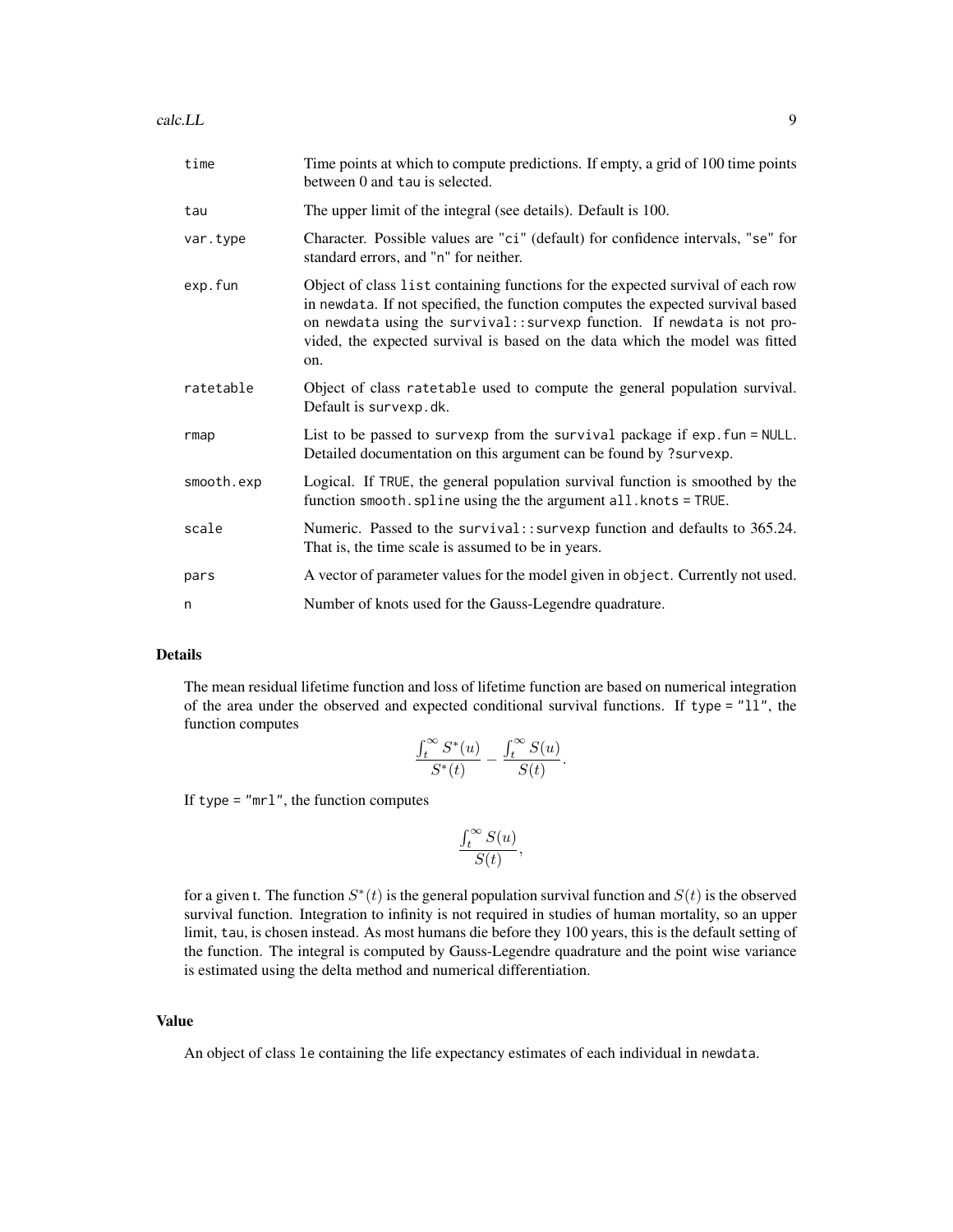#### Examples

```
##Use data cleaned version of the colon cancer data from the rstpm2 package
data("colonDC")
set.seed(2)
colonDC <- colonDC[sample(1:nrow(colonDC), 1000), ]
##Extract general population hazards
colonDC$bhaz <- general.haz(time = "FU", age = "agedays", sex = "sex", year = "dx",
                            data = colonDC, ratetable = survexp.dk)
##Spline-base cure model
#Fit cure model
fit <- rstpm2::stpm2(Surv(FUyear, status) ~ 1, data = colonDC,
                     df = 6, bhazard = colonDC$bhaz, cure = TRUE)
#Compute and plot the loss of lifetime function
res \le calc.LL(fit, time = seq(0, 20, length.out = 50),
               rmap = list(age = agedays, sex = sex, year = dx),var.type = "n")plot(res)
#Compute and plot the mean residual lifetime
res \le calc. LL(fit, time = seq(0, 20, length.out = 50), type = "mrl",
               rmap = list(age = agedays, sex = sex, year = dx),var.type = "n")
plot(res)
#Simple parametric cure model
#Fit cure model
fit <- fit.cure.model(Surv(FUyear, status) ~ 1, data = colonDC, bhazard = "bhaz",
                      type = "mixture", dist = "weibull", link = "logit")
#Compute and plot the loss of lifetime function
res \le calc.LL(fit, time = seq(0, 20, length.out = 50),
               rmap = list(age = agedays, sex = sex, year = dx),var.type = "n")
plot(res)
#Compute and plot the mean residual lifetime
res \le calc. LL(fit, time = seq(0, 20, length.out = 50), type = "mrl",
               rmap = list(age = agedays, sex = sex, year = dx),var.type = "n")plot(res)
```
calc.LL.quantile *Compute the time to statistical cure using the loss of lifetime function*

<span id="page-9-0"></span>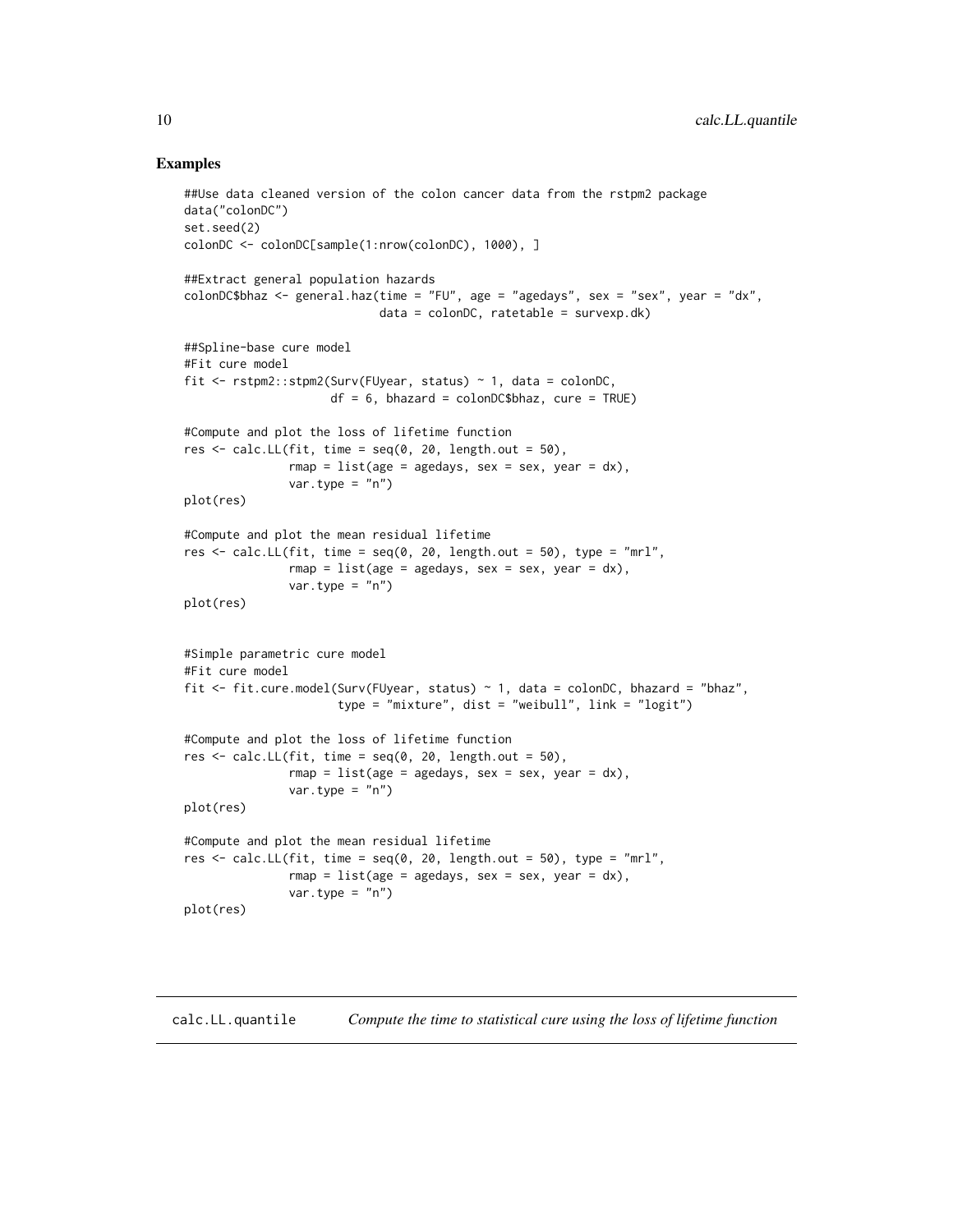The following function estimates the time to statistical cure using the loss of lifetime function.

#### Usage

```
calc.LL.quantile(fit, q = 1, newdata = NULL, max.time = 20,
 var.type = c("ci", "n"), exp.fun = NULL, rmap = NULL,
 ratetable = cuRe::survexp.dk, tau = 100, type = "ll",scale = ayear)
```
### Arguments

| fit       | Fitted model to do predictions from. Possible classes are gfcm, cm, stpm2, and<br>pstpm2.                                                                                                                                                                                                                                             |
|-----------|---------------------------------------------------------------------------------------------------------------------------------------------------------------------------------------------------------------------------------------------------------------------------------------------------------------------------------------|
| q         | Threshold to estimate statistical cure according to.                                                                                                                                                                                                                                                                                  |
| newdata   | Data frame from which to compute predictions. If empty, predictions are made<br>on the the data which the model was fitted on.                                                                                                                                                                                                        |
| max.time  | Upper boundary of the interval $[0, \text{max.time}]$ in which to search for solution<br>(see details). Default is 20.                                                                                                                                                                                                                |
| var.type  | Character. Possible values are "ci" (default) for confidence intervals, "se" for<br>standard errors, and "n" for neither.                                                                                                                                                                                                             |
| exp.fun   | Object of class list containing functions for the expected survival of each row<br>in newdata. If not specified, the function computes the expected survival based<br>on newdata using the survival:: survexp function. If newdata is not pro-<br>vided, the expected survival is based on the data which the model was fitted<br>on. |
| rmap      | List to be passed to survexp from the survival package if exp. fun = NULL.<br>Detailed documentation on this argument can be found by ?survexp.                                                                                                                                                                                       |
| ratetable | Object of class ratetable used to compute the general population survival.<br>Default is survexp.dk                                                                                                                                                                                                                                   |
| tau       | Upper bound of integral (see ?calc.LL). Default is 100.                                                                                                                                                                                                                                                                               |
| type      | Type of life expectancy measure. Possible values are type $=$ "11" for the loss<br>of lifetime and type = " $mrl$ " for the mean residual lifetime.                                                                                                                                                                                   |
| scale     | Numeric. Passed to the survival:: survexp function and defaults to 365.24.<br>That is, the time scale is assumed to be in years.                                                                                                                                                                                                      |

#### Value

The estimated cure point.

```
##Use data cleaned version of the colon cancer data from the rstpm2 package
data("colonDC")
set.seed(2)
colonDC <- colonDC[sample(1:nrow(colonDC), 1000), ]
```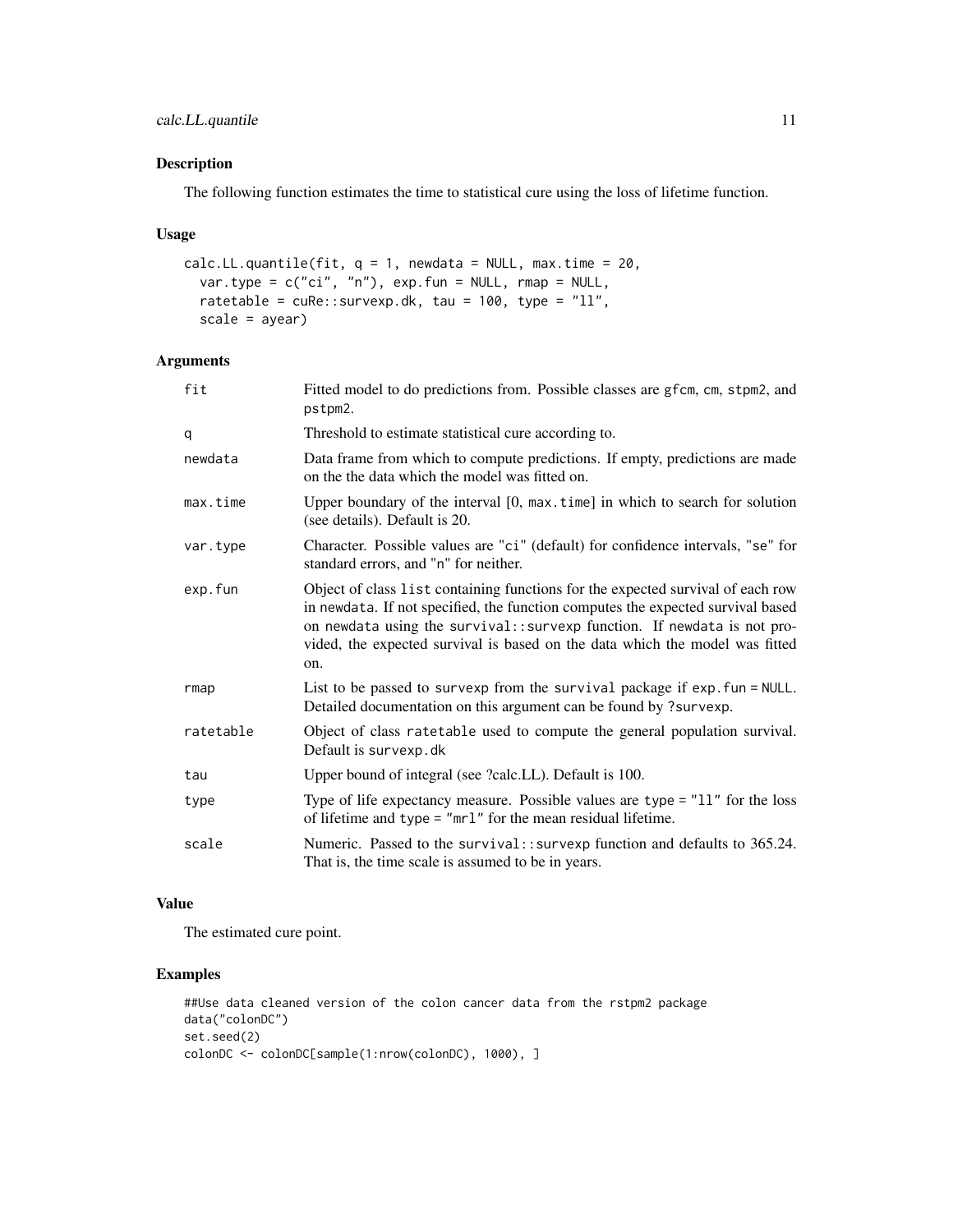```
##Extract general population hazards
colonDC$bhaz <- general.haz(time = "FU", age = "agedays", sex = "sex", year = "dx",
                            data = colonDC, ratetable = survexp.dk)
#Fit cure model and estimate cure point
fit \le rstpm2::stpm2(Surv(FUyear, status) \sim 1, data = colonDC, df = 6,
                    bhazard = colonDC$bhaz, cure = TRUE)
calc.LL.quantile(fit, q = 1,
                 rmap = list(age = agedays, sex = sex, year = dx))
```

```
cb Restricted cubic splines
```
Function for computing the basis matrix for restricted cubic splines

# Usage

 $cb(x, knots, ortho = TRUE, R.inv = NULL, intercept = TRUE)$ 

# Arguments

| $\mathsf{x}$ | Values to evaluate the basis functions in.                                                                                                                                                                                   |
|--------------|------------------------------------------------------------------------------------------------------------------------------------------------------------------------------------------------------------------------------|
| knots        | Chosen knots for the spline.                                                                                                                                                                                                 |
| ortho        | Logical. If TRUE (default) orthogonalization of the basis matrix is carried out.                                                                                                                                             |
| R.inv        | Matrix or vector containing the values of the R matrix from the QR decomposi-<br>tion of the basis matrix. This is used for making new predictions based on the<br>initial orthogonalization. Therefore the default is NULL. |
| intercept    | Logical. If FALSE, the intercept of the restricted cubic spline is removed.                                                                                                                                                  |

#### Value

A matrix with containing the basis functions evaluated in x.

#### References

Royston P. and Parmar M.K. (2002) Flexible parametric proportional-hazards and proportionalodds models for censored survival data, with application to prognostic modelling and estimation of treatment effects. *Statistics in Medicine*, 21:15.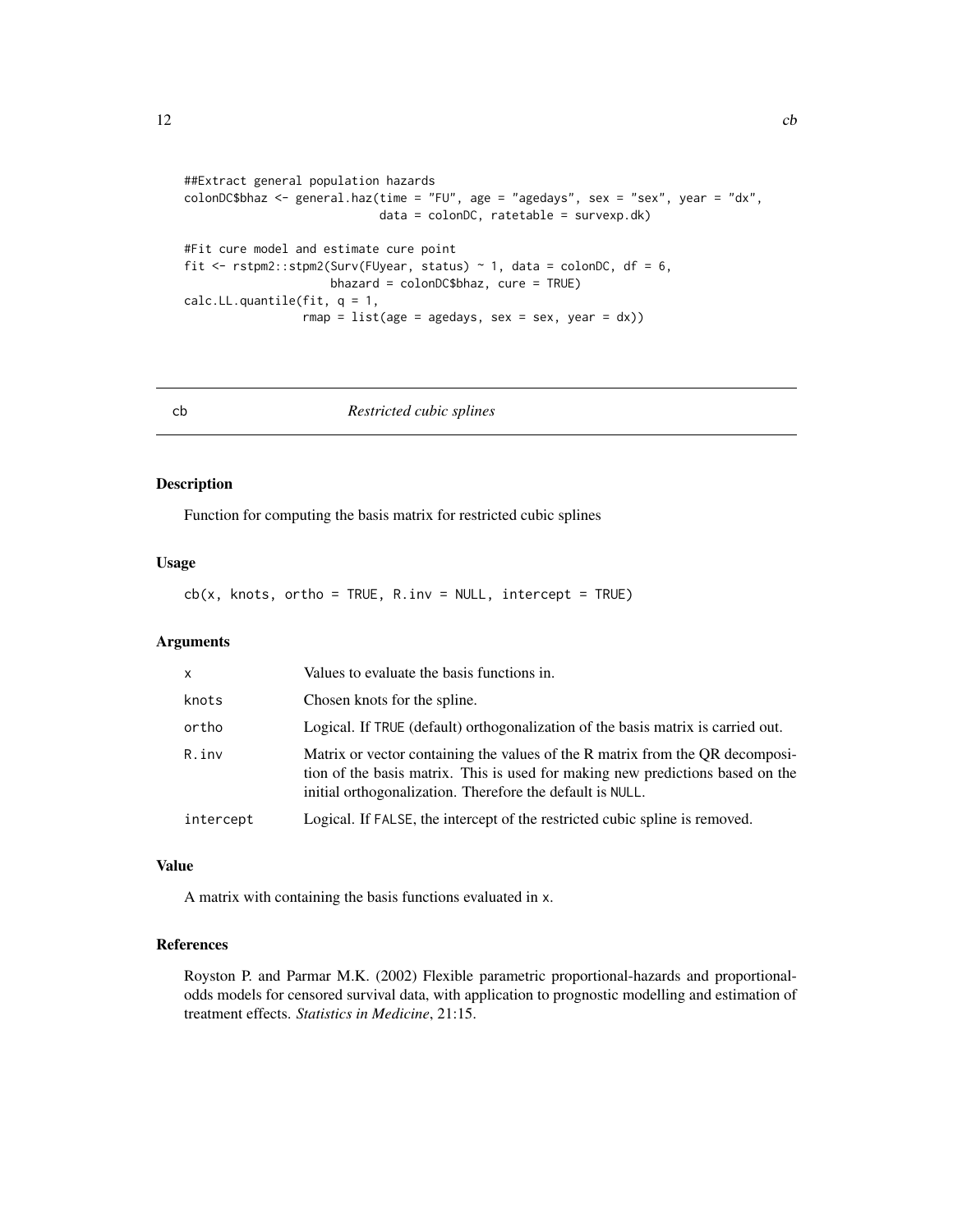Function for computing the basis matrix for restricted cubic splines which are constant beyond the last knot

#### Usage

 $\text{cbc}(x, \text{ knots}, \text{ortho} = \text{TRUE}, \text{ R.inv} = \text{NULL}, \text{intercept} = \text{TRUE})$ 

# Arguments

| $\mathsf{x}$ | Values to evaluate the basis functions in.                                                                                                                                                                                   |
|--------------|------------------------------------------------------------------------------------------------------------------------------------------------------------------------------------------------------------------------------|
| knots        | Chosen knots for the spline.                                                                                                                                                                                                 |
| ortho        | Logical. If TRUE (default) orthogonalization of the basis matrix is carried out.                                                                                                                                             |
| R.inv        | Matrix or vector containing the values of the R matrix from the QR decomposi-<br>tion of the basis matrix. This is used for making new predictions based on the<br>initial orthogonalization. Therefore the default is NULL. |
| intercept    | Logical. If FALSE, the intercept of the restricted cubic spline is removed.                                                                                                                                                  |

#### Value

A matrix with containing the basis functions evaluated in x.

# References

Andersson T.M.-L., et al. (2011) Estimating and modelling cure in population-based cancer studies within the framework of flexible parametric survival models. *BMC Medical Research Methodology*, 11:96.

colonDC *Colon cancer data*

# Description

A dataset containing the individual baseline and follow-up data on more than 15,000 colon cancer patient. The data is a cleaned version of the rstpm2::colon data set.

#### Usage

data(colonDC)

<span id="page-12-0"></span>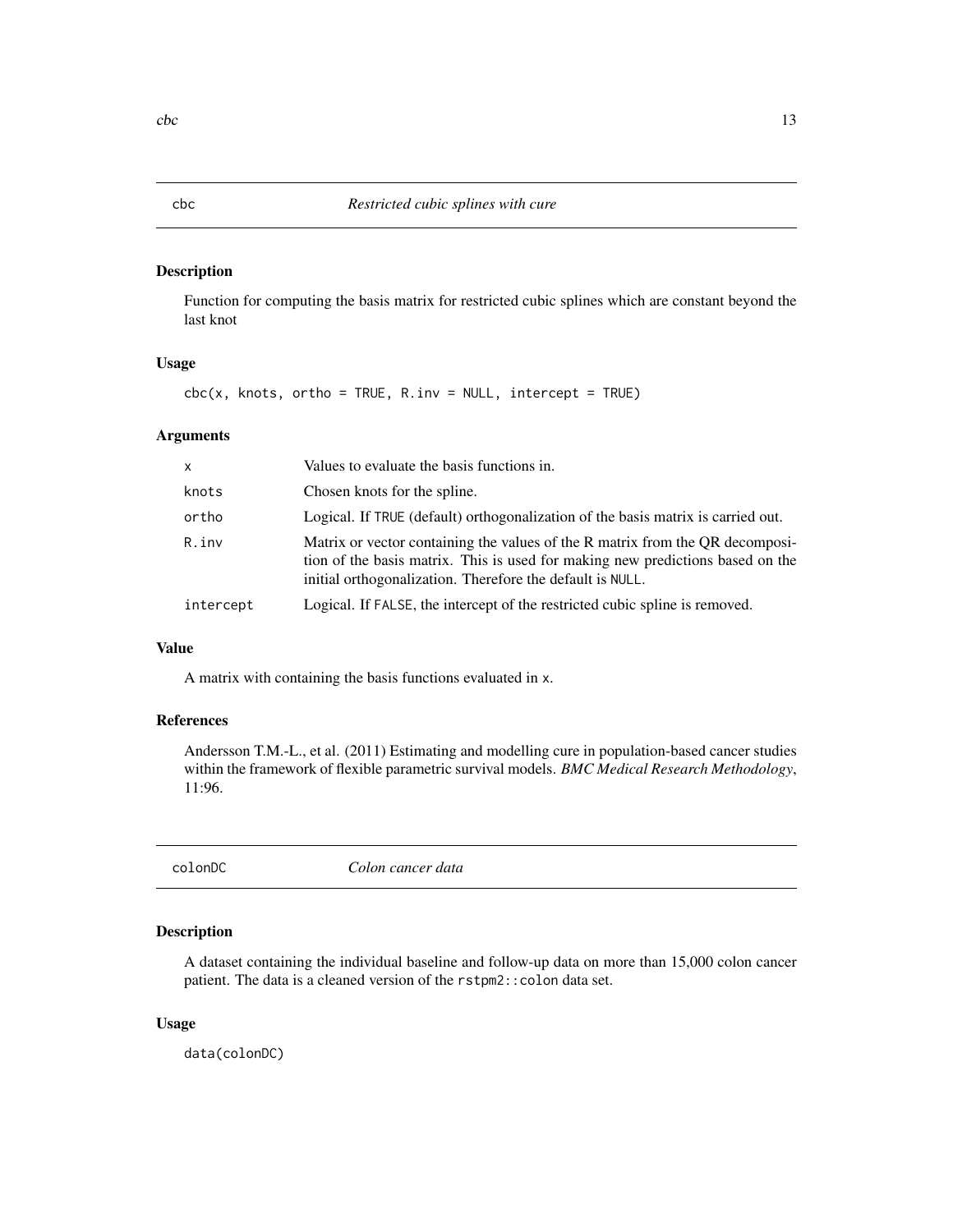<span id="page-13-0"></span>A data frame with 15564 rows and 11 variables

#### Details

- sex. Either female or male
- age. Diagnostic age
- stage. Clinical stage at diagnosis (either unknown, localised, regional, or distant)
- statusDC. Alive indicator with cause of death
- subsite. Anatomical subsite of tumour (either coecum and ascending, transverse, descending and sigmoid, or other and NOS)
- dx. Date of diagnosis
- exit. Date of study exit
- status. Alive indicator  $(0 = alive, 1 = dead)$
- FU. Follow-up time measured in days
- FUyear. Follow-up time measured in years
- agedays. Diagnostic age in days.

fit.cure.model *Parametric cure model*

#### Description

This function fits parametric cure models using simple parametric distributions.

# Usage

```
fit.cure.model(formula, data, formula.surv = NULL, type = c("mixture",
  "nmixture"), dist = c("weibull", "exponential", "lognormal", "weiwei",
  "weiexp"), link = c("logit", "loglog", "identity", "probit"),
  bhazard = NULL, covariance = TRUE, link.mix = c("logit", "loglog",
  "identity", "probit"), control = list(maxit = 10000),
 method = "Nelder-Mead", init = NULL)
```

| formula      | Formula for modelling the cure proportion. The left hand side has to be of the<br>form Surv(time, status). |  |
|--------------|------------------------------------------------------------------------------------------------------------|--|
| data         | Data frame in which to interpret the variable names in formula and formula, surv.                          |  |
| formula.surv | List of formulas for each parameter in the parametric distribution (see details).                          |  |
| type         | A character indicating the type of cure model. Possible values are mixture<br>(default) and nmixture.      |  |
| dist         | The parametric distribution of the survival of the uncured.                                                |  |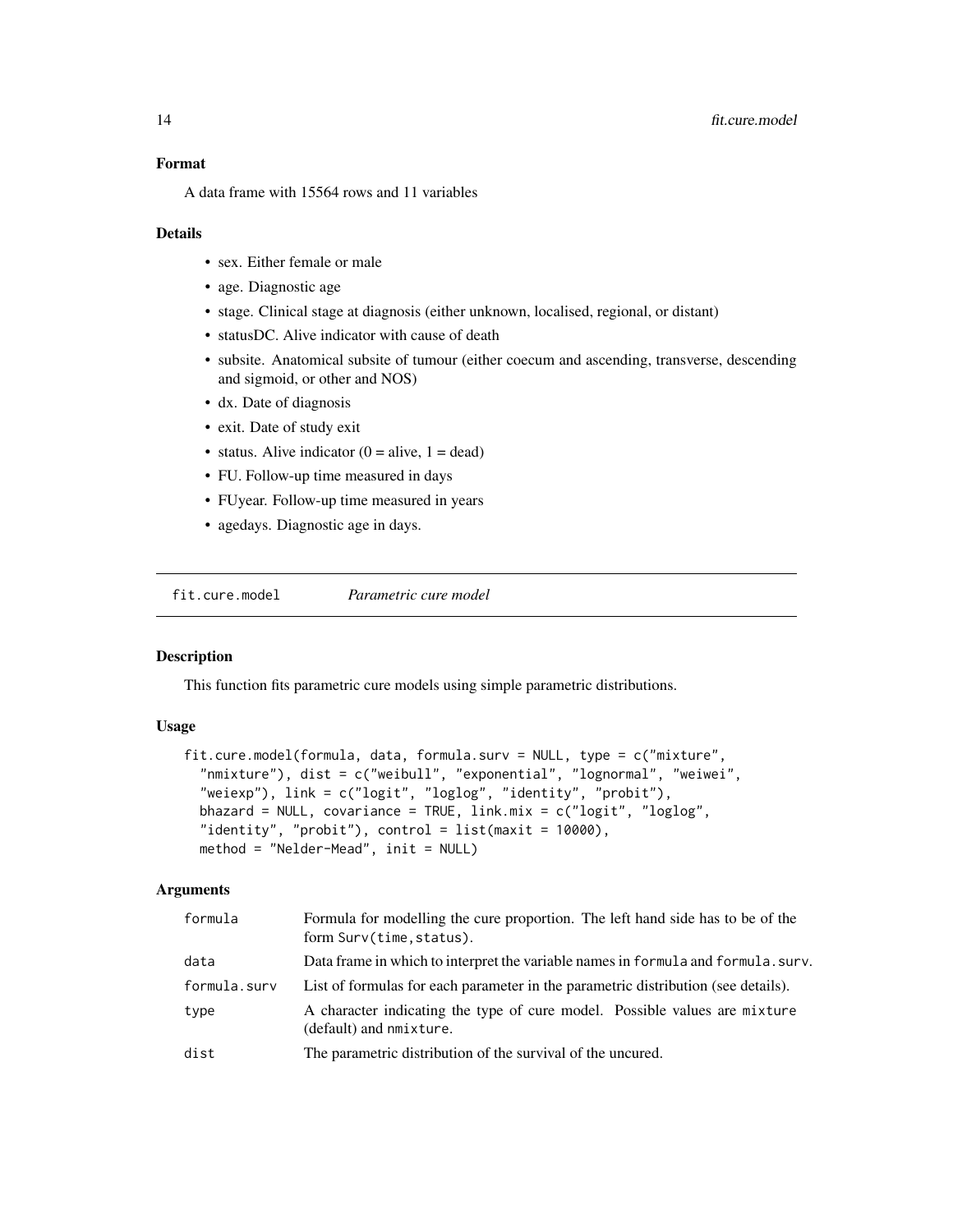# fit.cure.model 15

| link       | Character. Specifies the link function of the cure proportion.                                                                                                                                    |  |
|------------|---------------------------------------------------------------------------------------------------------------------------------------------------------------------------------------------------|--|
| bhazard    | Background hazard.                                                                                                                                                                                |  |
| covariance | Logical. If TRUE (default), the covariance matrix is computed.                                                                                                                                    |  |
| link.mix   | Character. Specifies the link function for the mixture parameter in a weibull-<br>weibull mixture model and weibull-exponential model.<br>Only used when $dist = "weivei"$ and $dist = "weievp".$ |  |
| control    | List of control parameters passed to optim.                                                                                                                                                       |  |
| method     | Optimization method passed to optim.                                                                                                                                                              |  |
| init       | Initial values for the maximum likelihood optimization. If not provided, the<br>optimization will start in 0.                                                                                     |  |

# Details

If type  $=$  "mixture", the function fits the model,

$$
S(t|z) = \pi(z) + [1 - \pi(z)]S_u(t|z),
$$

and if type = "nmixture", the function fits the model,

$$
S(t|z) = \pi(z)^{\widetilde{F}(t)},
$$

 $\overline{a}$ 

where z is a vector of covariates. The formula. surv argument is used to model  $S_u(t)$  (1 -  $\widetilde{F}(t)$ ). It is a list of formulas with as many entries as there are parameters in the chosen parametric distribution. If not specified, all formulas are assumed to be  $\sim$  1. The ith formula, i.e., formula.surv[[i]] refers to  $\theta_i$  in the below survival functions.

Exponential model:

$$
S_u(t) = \exp(-t\theta_1).
$$

Weibull model:

$$
S_u(t) = \exp(-\theta_1 t^{\theta_2}).
$$

Log-normal model:

$$
S_u(t) = 1 - \Phi\left(\frac{\log(t) - \theta_1}{\theta_2}\right)
$$

Weibull-exponential mixture model:

$$
S_u(t) = \theta_1 \exp \left(-\theta_2 t^{\theta_3}\right) + (1 - \theta_1) \exp \left(-\theta_4 t\right).
$$

Weibull-Weibull mixture model:

$$
S_u(t) = \theta_1 \exp(-\theta_2 t^{\theta_3}) + (1 - \theta_1) \exp(-\theta_4 t^{\theta_5}).
$$

In the two last mixture models, the link function for the mixture component is controlled by link.mix. The remaining parameters are modelled using an exponential link function except  $\theta_1$ in the log-normal model, which is modelled using the identity.

#### Value

An object of class cm containing the parameters of the cure model.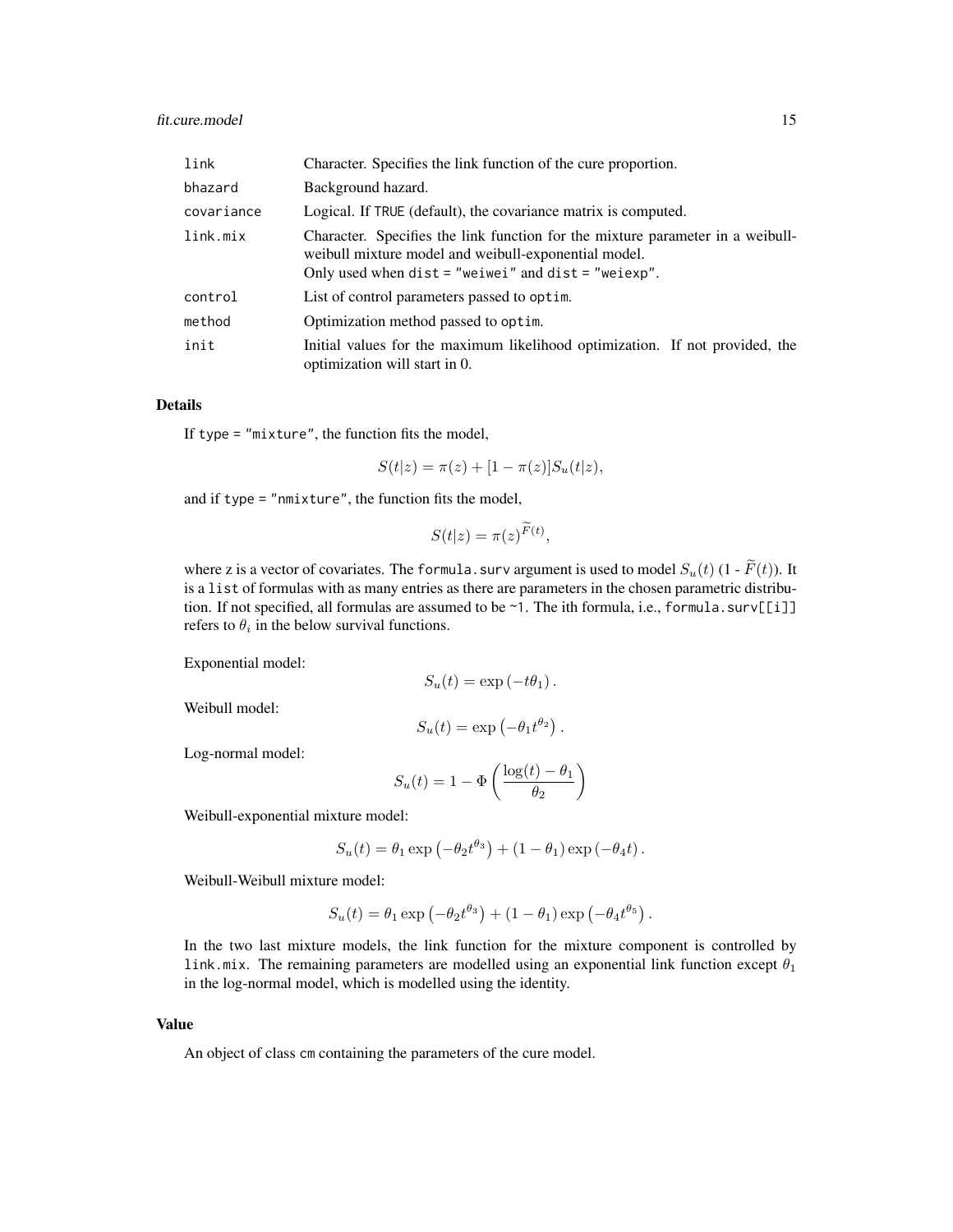#### Examples

```
##Use data cleaned version of the colon cancer data from the rstpm2 package
data("colonDC")
set.seed(2)
colonDC <- colonDC[sample(1:nrow(colonDC), 500), ]
##Extract general population hazards
colonDC$bhaz <- general.haz(time = "FU", age = "agedays", sex = "sex", year = "dx",
                            data = colonDC, ratetable = survexp.dk)
###Without covariates
##Fit weibull mixture cure model
fit.wei <- fit.cure.model(Surv(FUyear, status) ~ 1, data = colonDC, bhazard = "bhaz",
                          type = "mixture", dist = "weibull", link = "logit")
##Plot various summaries of the model (see ?predict.cm)
plot(fit.wei)
plot(fit.wei, time = seq(0, 40, length.out = 100))plot(fit.wei, type = "hazard")
plot(fit.wei, type = "survuncured")
plot(fit.wei, type = "probcure")
#Fit a weibull-weibull mixture cure model
fit.weiwei <- fit.cure.model(Surv(FUyear, status) ~ 1, data = colonDC, bhazard = "bhaz",
                          type = "mixture", dist = "weiwei", link = "logit")
#Compare to the weibull model
plot(fit.wei, ci = FALSE)
plot(fit.weiwei, add = TRUE, col = 2, ci = FALSE)
###With covariates
##Fit weibull mixture cure model with age effect for both components of the Weibull model
fit <- fit.cure.model(Surv(FUyear, status) ~ age, data = colonDC, bhazard = "bhaz",
                      formula.surv = list(\sim age, \sim age),
                      type = "mixture", dist = "weibull", link = "logit")
##Plot model for age 50 and 60
plot(fit, newdata = data.frame(age = 60),
     time = seq(0, 15, length.out = 100), ci = FALSE)plot(fit, newdata = data.frame(age = 50),
     time = seq(0, 15, length.out = 100), ci = FALSE, add = TRUE, col = 2)plot(fit, newdata = data.frame(age = 60),
     time = seq(0, 15, length.out = 100), ci = FALSE, type = "hazard")plot(fit, newdata = data.frame(age = 50),
    time = seq(0, 15, length.out = 100), ci = FALSE, type = "hazard", add = TRUE, col = 2)
```
general.haz *Extract general population hazard*

<span id="page-15-0"></span>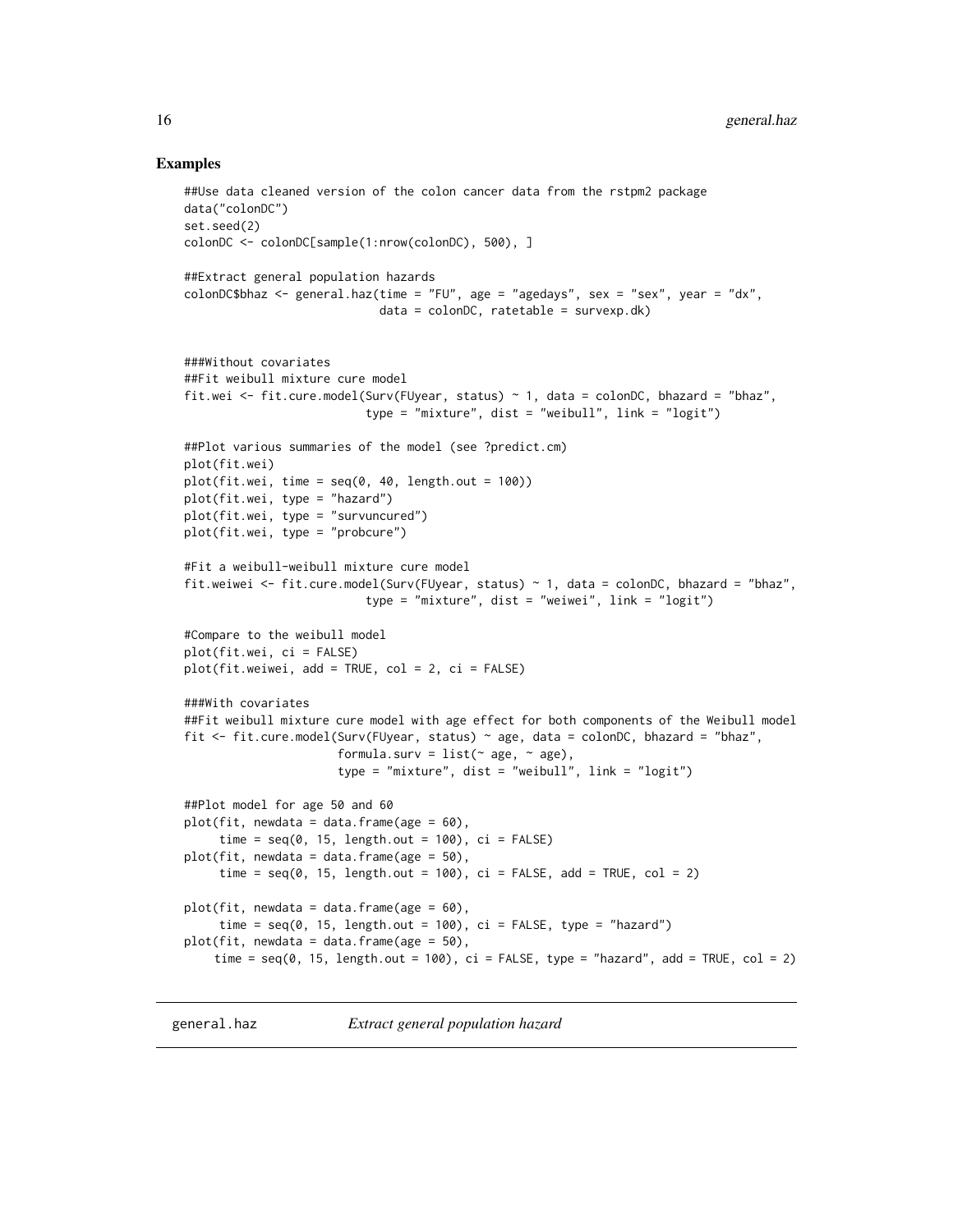# general.haz 17

# Description

Yearly general population hazards matched on age, gender, and calendar year is extracted from a ratetable.

## Usage

```
general.haz(time, age, sex, year, data = NULL,
 ratetable = cuRe::survexp.dk)
```
# Arguments

| time      | Either a numeric vector of follow-up times (in days) or a character indicating<br>the variable containing the follow-up times in the data.         |
|-----------|----------------------------------------------------------------------------------------------------------------------------------------------------|
| age       | Either a numeric vector of ages (in days) or a character indicating the variable<br>containing the patient ages in the data.                       |
| sex       | Either a character vector or factor with the sex of each patient or a character<br>indicating the variable containing the patient sex in the data. |
| year      | Either a vector of class Date with the calendar time points or a character indi-<br>cating the variable containing the calendar times in the data. |
| data      | The data from which to extract variables from. If time, age, sex, or year are<br>not characters, this will not be used.                            |
| ratetable | Object of class ratetable to extract background hazards from. Defaults to<br>survexp.dk.                                                           |

# Value

An object of class numeric containing the yearly expected hazards.

```
##Use data cleaned version of the colon cancer data from the rstpm2 package
data("colonDC")
set.seed(2)
colonDC <- colonDC[sample(1:nrow(colonDC), 1000), ]
##Extract general population hazards
bhaz1 <- general.haz(time = "FU", age = "agedays", sex = "sex", year = "dx",
                    data = colonDC, ratetable = survexp.dk)
bhaz2 <- general.haz(time = colonDC$FU, age = colonDC$agedays, sex = colonDC$sex,
                     year = colonDC$dx, ratetable = survexp.dk)
all(bhaz2 == bhaz1)
```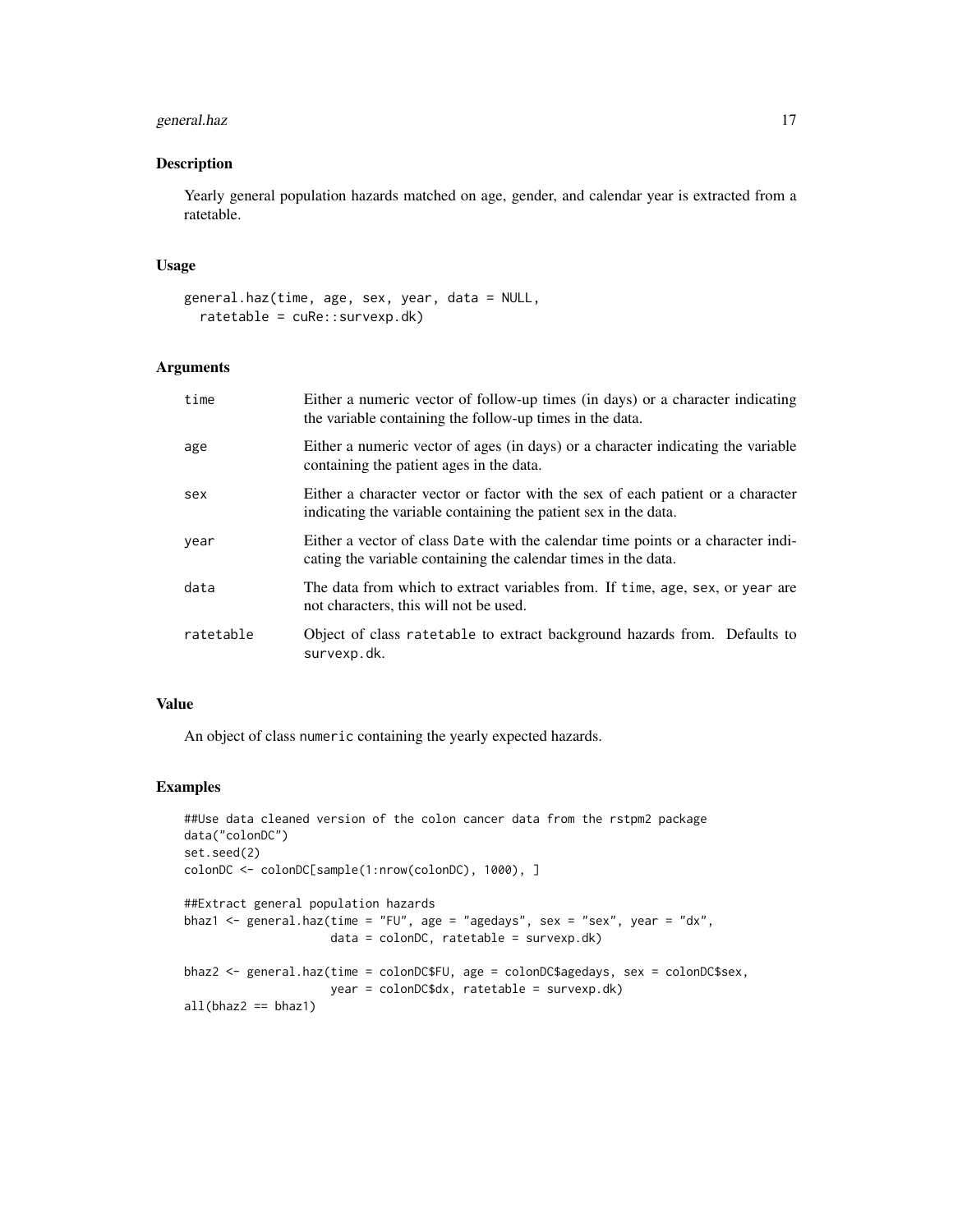<span id="page-17-0"></span>

The following function fits a generalized mixture or non-mixture cure model using a link function for the cure rate and for the survival of the uncured. For a mixture cure model, the model is specified by

 $S(t|z) = \pi(z) + [1 - \pi(z)]S_u(t|z),$ 

where

 $g_1[S_u(t|z)] = \eta_1(t, z)$  and  $g_2[\pi(z)] = \eta_2(z)$ .

The function implements multiple link functions for both  $g_1$  and  $g_2$ . The default time-effect is natural cubic splines, but the function allows for the use of other smoothers.

#### Usage

```
GenFlexCureModel(formula, data, smooth.formula = NULL,
  smooth.args = NULL, df = 3, tvc = NULL, tvc.formal = NULL,bhazard = NULL, cr.formula = -1, type = "mixture",
 link.type.cr = c("logit", "loglog", "identity", "probit"),
  link.type = c("PH", "PO", "probit"), init = NULL, baseoff = FALSE,
  timeVar = ", time0Var = ", covariance = T, verbose = T,
  control = list(maxit = 10000), method = "Nelder-Mead",
  constant = TRUE, ini.types = c("cure", "flexpara"))
```

| formula     | Formula for modelling the survival of the uncured. Reponse has to be of the<br>form Surv(time, status).                                                                                                                                                                       |  |
|-------------|-------------------------------------------------------------------------------------------------------------------------------------------------------------------------------------------------------------------------------------------------------------------------------|--|
| data        | Data frame in which to interpret the variables names in formula, smooth. formula,<br>tvc.formula, and cr.formula.                                                                                                                                                             |  |
|             | smooth formula Formula for describing the time-effect of the survival of the uncured. If NULL<br>(default), the function uses the natural cubic splines modelled on the log-time<br>scale.                                                                                    |  |
| smooth.args | List. Optional arguments to the time-effect of the survival of the uncured (de-<br>fault is NULL).                                                                                                                                                                            |  |
| df          | Integer. Degrees of freedom (default is 3) for the time-effect of the survival of<br>the uncured. Is not used if smooth. formula is provided.                                                                                                                                 |  |
| tvc         | Named list of integers. Specifies the degrees of freedom for time-varying covari-<br>ate effects. For instance, $\text{tvc} = \text{list}(x = 3)$ creates a time-varying spline-effect<br>of the covariate "x" with 3 degrees of freedom using the $rstpm2$ : : nsx function. |  |
| tvc.formula | Formula for the time-varying covariate effects. For time-varying effects, a linear<br>term of the covariate has to be included in formula.                                                                                                                                    |  |
| bhazard     | Background hazard.                                                                                                                                                                                                                                                            |  |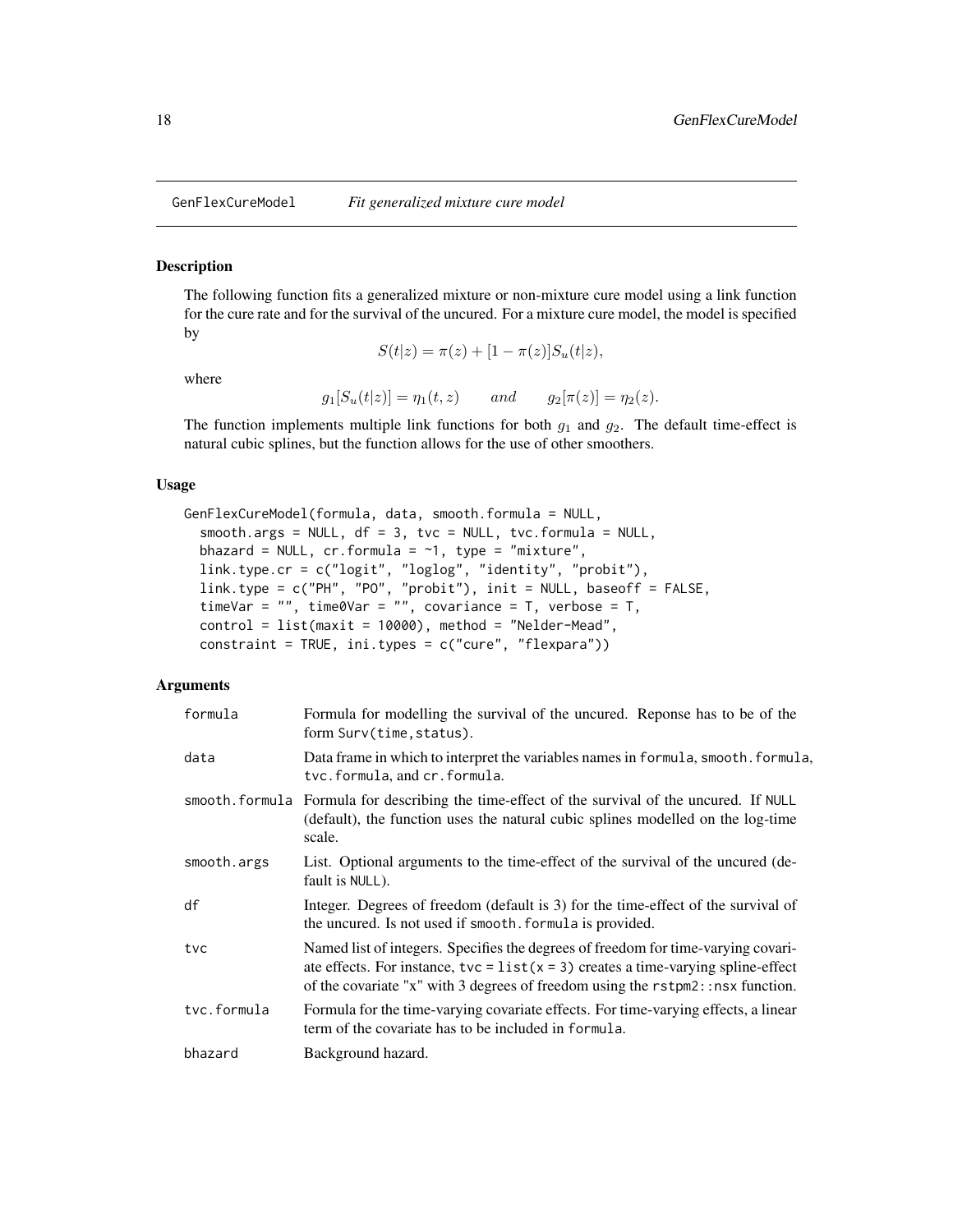| cr.formula   | Formula for the cure proportion. The left hand side of the formula is not used<br>and should therefore not be specified.                                                                                       |  |
|--------------|----------------------------------------------------------------------------------------------------------------------------------------------------------------------------------------------------------------|--|
| type         | A character indicating the type of cure model. Possible values are mixture for<br>mixture cure models (default) and nmixture for non-mixture cure models.                                                      |  |
| link.type.cr | Character providing the link function for the cure proportion. Possible values<br>are logit (default), loglog, identity, and probit.                                                                           |  |
| link.type    | Character providing the link function for the survival of the uncured. Possible<br>values are PH for a proportional hazards model (default), PO for a proportion<br>odds model, and probit for a probit model. |  |
| init         | Initial values for the optimization procedure. If not specified, the function will<br>create initial values internally.                                                                                        |  |
| baseoff      | Logical. If TRUE, the time-effect is modelled only using tvc.formula rather<br>than merging with smooth. formula.                                                                                              |  |
| timeVar      | Optional character giving the name of the variable specifying the time compo-<br>nent of the Surv object. Should currently not be used.                                                                        |  |
| time0Var     | Optional character giving the name of the variable specifying the time start time<br>component used for delayed entry. Should currently not be used.                                                           |  |
| covariance   | Logical. If TRUE (default), the covariance matrix is computed.                                                                                                                                                 |  |
| verbose      | Logical. If TRUE status messages of the function is outputted.                                                                                                                                                 |  |
| control      | Named list with control arguments passed to optim.                                                                                                                                                             |  |
| method       | Character passed to optimindicating the method for optimization. See ?optim<br>for details.                                                                                                                    |  |
| constraint   | Logical. Indicates whether non-negativity constraints should be forced upon the<br>hazard of the uncured patients (see details).                                                                               |  |
| ini.types    | Character vector denoting the executed schemes for computing initial values<br>(see details).                                                                                                                  |  |

# Details

The default smoother is natural cubic splines established by the  $rstpm2$ : nsx function. Functions such as ns, bs are readily available for usage. Also the cb function in this package can be used. Initial values are calculated by two procedures and the model is fitted under each set of initial values. The model producing the highest likelihood is selected.

Using link.type = 'PH', the link function  $g_1(x) = \log(-\log(x))$  is used. Using link.type = 'PO', the link function  $g_1(x) = \log(\frac{x}{1-x})$  is used.

If constraint = TRUE, a non-negative hazard of the uncured is ensured by a general penalization scheme. If constraint = FALSE, penalization is still employed, but on the all-cause hazard instead.

#### Value

An object of class gfcm.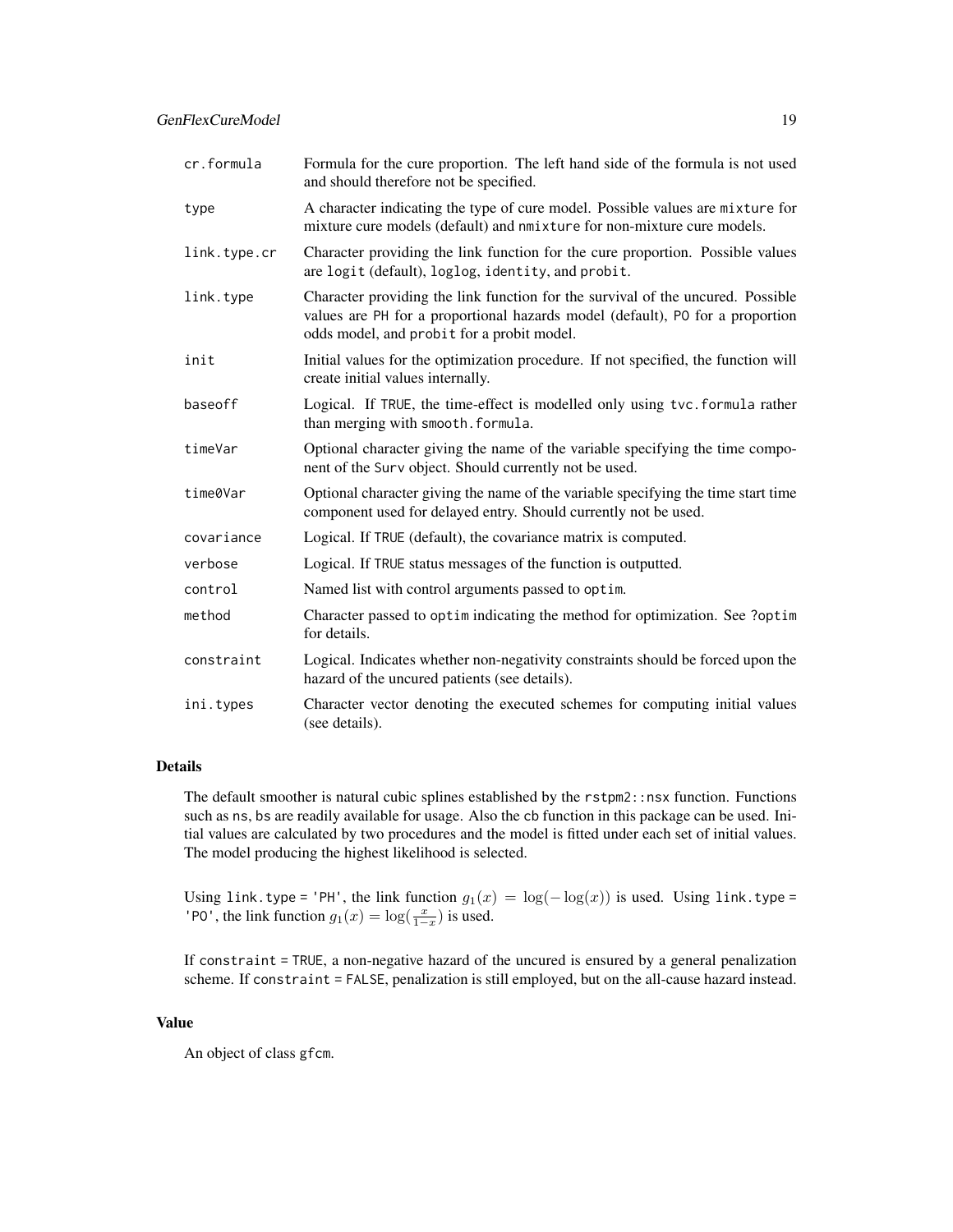```
##Use data cleaned version of the colon cancer data from the rstpm2 package
data("colonDC")
set.seed(2)
colonDC <- colonDC[sample(1:nrow(colonDC), 500), ]
##Extract general population hazards
colonDC$bhaz <- general.haz(time = "FU", age = "agedays", sex = "sex", year = "dx",
                            data = colonDC, ratetable = survexp.dk)
###Without covariates
##Fit mixture cure model
fit <- GenFlexCureModel(Surv(FUyear, status) ~ 1, data = colonDC, df = 4, bhazard = "bhaz")
##Plot model
plot(fit)
plot(fit, time = seq(0.001, 40, length.out = 100))
plot(fit, type = "hazard")
plot(fit, type = "survuncured")
plot(fit, type = "probcure")
##Predict cure proportion
predict(fit, type = "curerate")
##Fit non-mixture cure model
fit <- GenFlexCureModel(Surv(FUyear, status) ~ 1, data = colonDC, df = 4,
                        bhazard = "bhaz", type = "nmixture")
##Plot relative survival
plot(fit)
##Predict cure proportion
predict(fit, type = "curerate")
###With covariates
##Fit mixture cure model
fit <- GenFlexCureModel(Surv(FUyear, status) ~ sex, data = colonDC, df = 4,
                        bhazard = "bhaz", cr.formula = ~ sex)
##Plot model
plot(fit, newdata = data.frame(sex = factor("female", levels = c("male", "female"))),
     time = seq(0.001, 15, length.out = 100), ci = FALSE)plot(fit, newdata = data.frame(sex = factor("male", levels = c("male", "female"))),
     time = seq(0.001, 15, length.out = 100), col = 2, ci = FALSE, add = TRUE)
plot(fit, newdata = data.frame(sex = factor("female", levels = c("male", "female"))),
     time = seq(0.001, 15, length.out = 100), ci = FALSE, type = "survuncured")plot(fit, newdata = data.frame(sex = factor("male", levels = c("male", "female"))),
     time = seq(0.001, 15, length.out = 100), col = 2, ci = FALSE,
     add = TRUE, type = "survuncured")
```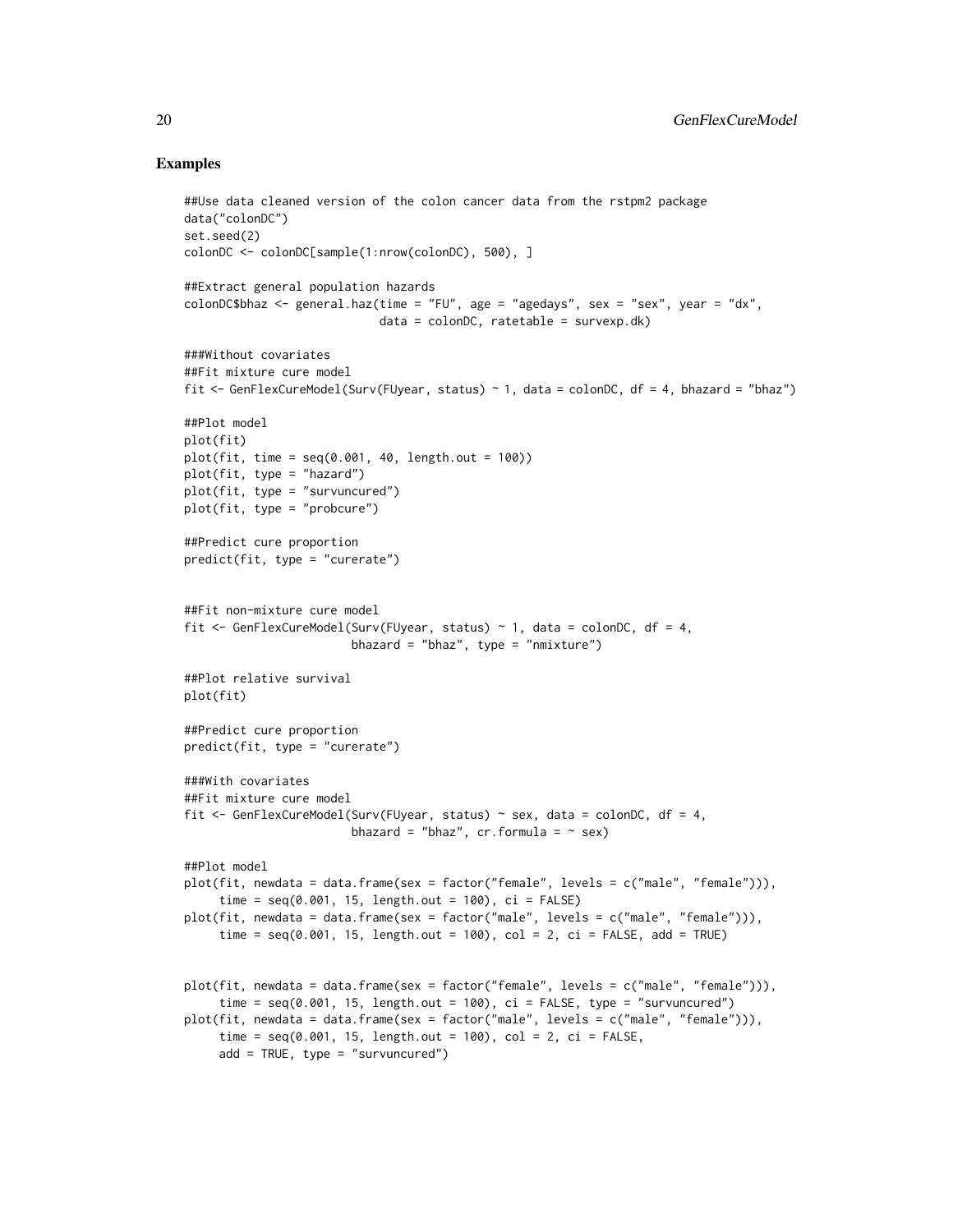```
predict(fit, type = "curerate",
       data.frame(sex = factor(c("male", "female"),
                                levels = c("male", "female"))))
##Fit mixture cure model with time-varying covariates
colonDC$gender <- as.numeric(colonDC$sex) - 1
fit \leq GenFlexCureModel(Surv(FUyear, status) \sim gender, data = colonDC, df = 6,
                       bhazard = "bhaz", cr.formula = \sim gender, tvc = list(gender = 2))
##Plot model
plot(fit, newdata = data.frame(gender = 0))plot(fit, newdata = data.frame(gender = 1), add = TRUE, col = 2)plot(fit, type = "hazard", newdata = data.frame(gender = 0), ci = FALSE)
plot(fit, type = "hazard", newdata = data.frame(gender = 1),
     add = TRUE, col = 2, ci = FALSE)#Predict cure proportions for a male and female patients
predict(fit, type = "currente", newdata = data-frame(gender = 0))predict(fit, type = "currente", newdata = data-frame(gender = 1))
```
#### lts *Long term survival predictions*

#### Description

Function for computing survival estimates using a relative survival model and the expected general population survival.

#### Usage

```
lts(fit, type = c("surv", "hazard", "cumhaz", "loghaz", "fail"),
  newdata = NULL, time = NULL, var.type = c("ci", "se", "n"),
  exp.fun = NULL, ratetable = cuRe::survexp.dk, rmap, scale = 365.24,
  smooth.exp = FALSE, link = NULL)
```

| fit     | Fitted model to do predictions from. Possible classes are gfcm, stpm2, pstpm2,<br>and cm.                                                          |
|---------|----------------------------------------------------------------------------------------------------------------------------------------------------|
| type    | Prediction type (see details). The default is surv.                                                                                                |
| newdata | Data frame from which to compute predictions. If empty, predictions are made<br>on the the data which the model was fitted on.                     |
| time    | Optional time points at which to compute predictions. If empty, a grid of 100<br>time points between 0 and the maximum follow-up time is selected. |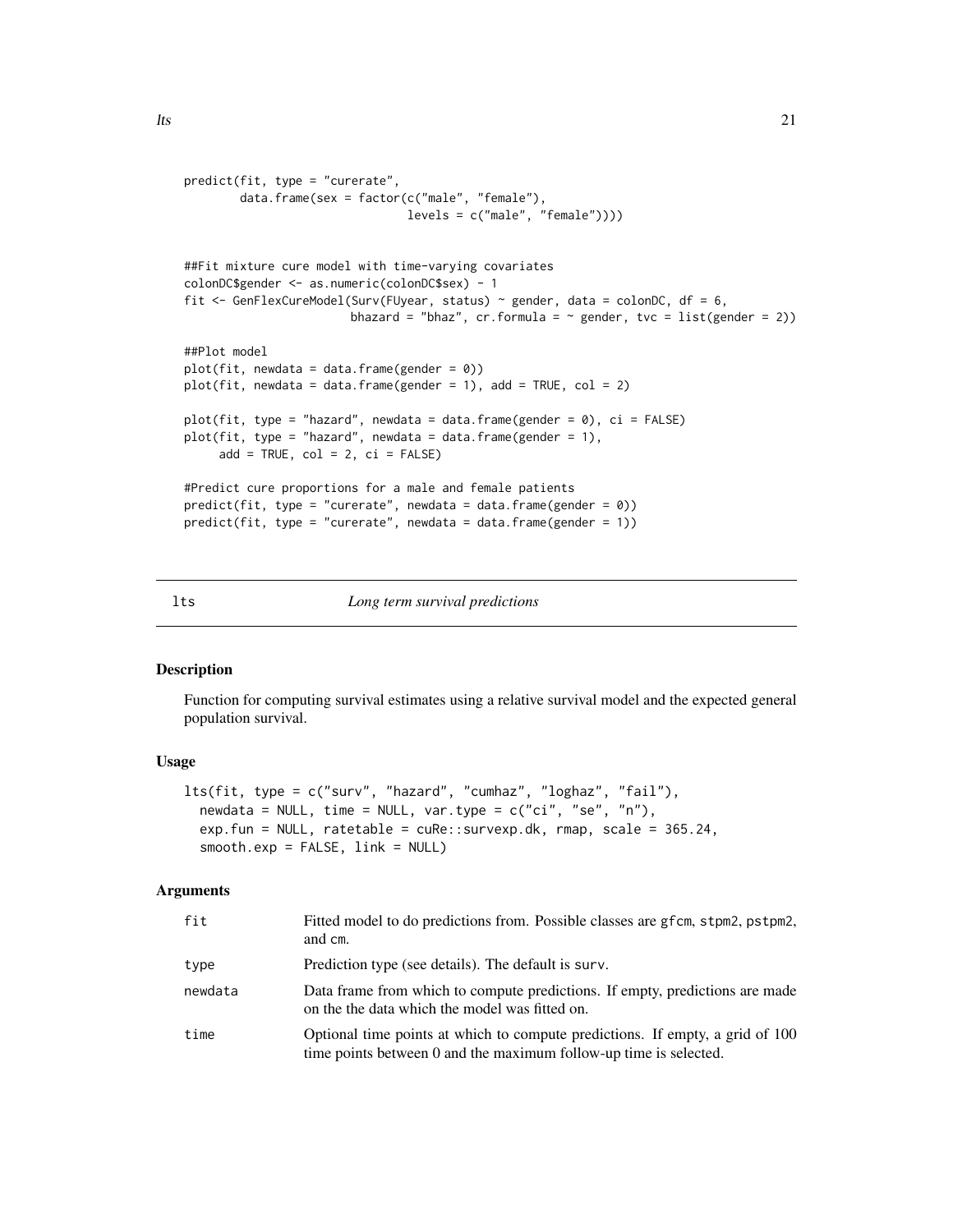| var.type   | Character. Possible values are "ci" (default) for confidence intervals, "se" for<br>standard errors, and "n" for neither.                                                                                                                                                                                                             |
|------------|---------------------------------------------------------------------------------------------------------------------------------------------------------------------------------------------------------------------------------------------------------------------------------------------------------------------------------------|
| exp.fun    | Object of class list containing functions for the expected survival of each row<br>in newdata. If not specified, the function computes the expected survival based<br>on newdata using the survival:: survexp function. If newdata is not pro-<br>vided, the expected survival is based on the data which the model was fitted<br>on. |
| ratetable  | Object of class ratetable used to compute the general population survival.<br>Default is survexp.dk.                                                                                                                                                                                                                                  |
| rmap       | List to be passed to survexp from the survival package if exp. fun = NULL.<br>Detailed documentation on this argument can be found by ?survexp.                                                                                                                                                                                       |
| scale      | Numeric. Passed to the survival:: survexp function and defaults to 365.24.<br>That is, the time scale is assumed to be in years.                                                                                                                                                                                                      |
| smooth.exp | Logical. If TRUE, the general population survival function is smoothed by the<br>function smooth. spline using the the argument all. knots = TRUE.                                                                                                                                                                                    |
| link       | Character, indicating the link function for the variance calculations. Possible<br>values are "log", "cloglog" for $log(-log(x))$ , "mlog" for $-log(x)$ , and "I" for<br>the indentity.                                                                                                                                              |

#### Details

Possible values for argument type are:

surv: Survival function computed by  $S(t) = R(t)S^{*}(t)$ hazard: Hazard function computed by  $h(t) = \lambda(t) + h^*(t)$ cumhaz: The cumulative hazard function computed by  $H(t) = \Lambda(t) + H^*(t)$ loghazard: The log-hazard function computed by  $log(\lambda(t) + h^*(t))$ fail: The distribution function computed by  $1 - R(t)S^*(t)$ 

# Value

An object of class lts containing the predictions of each individual in newdata.

```
##Use data cleaned version of the colon cancer data from the rstpm2 package
data("colonDC")
set.seed(2)
colonDC <- colonDC[sample(1:nrow(colonDC), 1000), ]
##Extract general population hazards
colonDC$bhaz <- general.haz(time = "FU", age = "agedays", sex = "sex", year = "dx",
                            data = colonDC, ratetable = survexp.dk)
##Fit flexible parametric relative survival model
fit <- stpm2(Surv(FUyear, status) ~ 1, data = colonDC, df = 6, bhazard = colonDC$bhaz)
##Compute survival probabilities from 0 to 20 years
pred \le lts(fit, rmap = list(age = agedays, sex = sex, year = dx))
```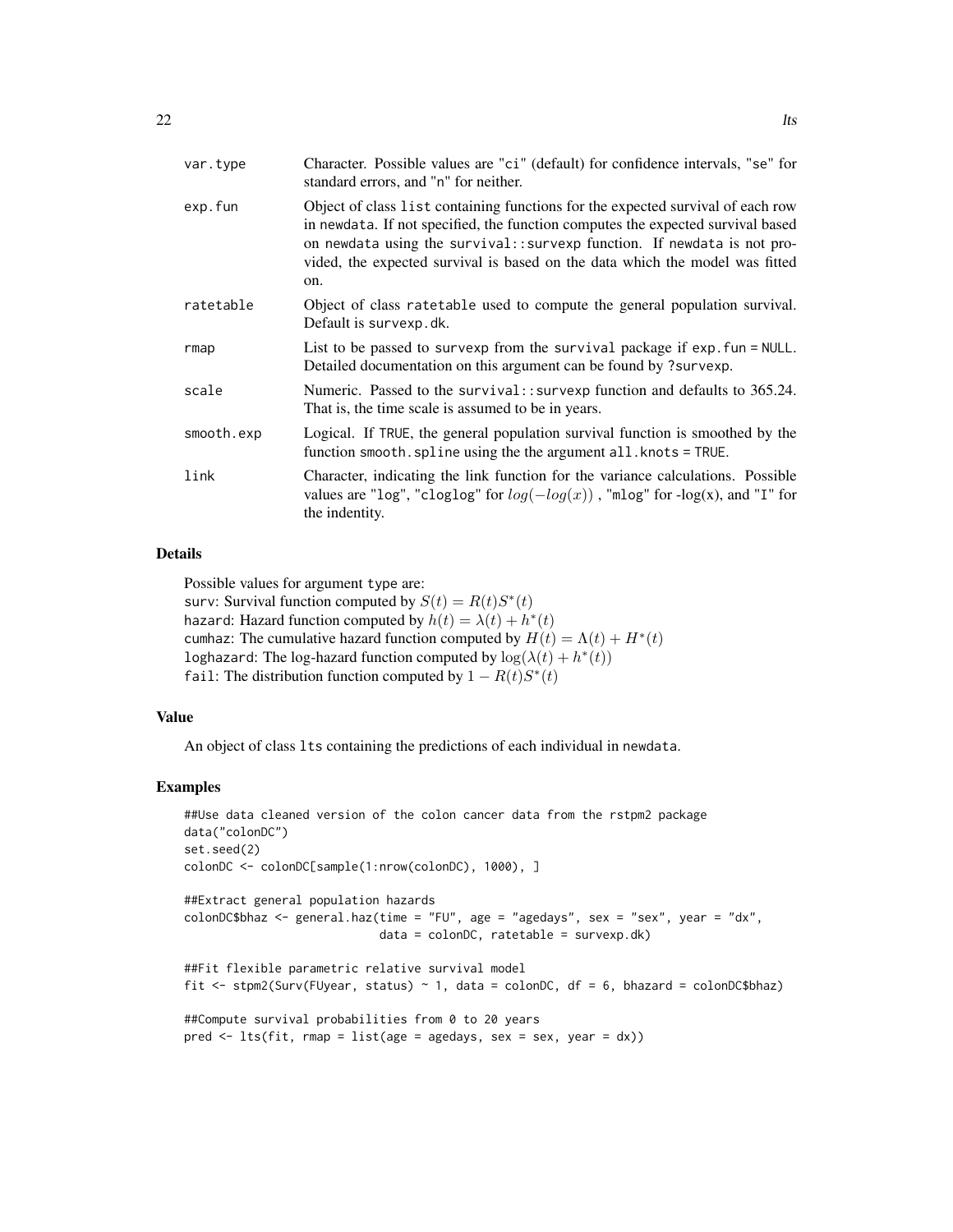#### <span id="page-22-0"></span>plot.crude 23

##Plot the survival function plot(pred)

plot.crude *Plot crude event probabilities*

# Description

Plot function for the computed crude event probabilties.

#### Usage

## S3 method for class 'crude'  $plot(x, ylim = c(0, 1), xlim = NULL, ci = T, col = 1,$  $ylab = NULL, xlab = "Time", add = F, ...)$ 

#### Arguments

| X    | Object of class crude in which crude probabilities are stored.                                         |
|------|--------------------------------------------------------------------------------------------------------|
| ylim | Limits of y-axis.                                                                                      |
| xlim | Limits of x-axis.                                                                                      |
| сi   | Logical. If TRUE (default), confidence intervals are added to the plot.                                |
| col  | Colour of each curve.                                                                                  |
| ylab | Label of the y-axis. If NULL, the function uses its default labels depending on<br>object\$type.       |
| xlab | Label of the x-axis (default is "Time").                                                               |
| add  | Logical indicating wether the cruves should be added to the current plot window<br>(default is FALSE). |
| .    | Further arguments passed to plot and lines.                                                            |
|      |                                                                                                        |
|      |                                                                                                        |

plot.cuRe *Plot function for Flexible mixture cure model*

#### Description

Plot function associated with the classes gfcm and cm

#### Usage

```
## S3 method for class 'cuRe'
plot(x, newdata = NULL,type = c("surv", "probcure", "survuncured", "hazarduncured", "cumhazuncured",
     "densityuncured", "failuncured", "oddsuncured", "loghazarduncured", "hazard",
     "density", "fail", "loghazard", "odds", "cumhaz"), time = NULL, xlim = NULL,
       ylim = c(0, 1), xlab = "Time", ylab = NULL, col = 1, ci = T, add = F, ...)
```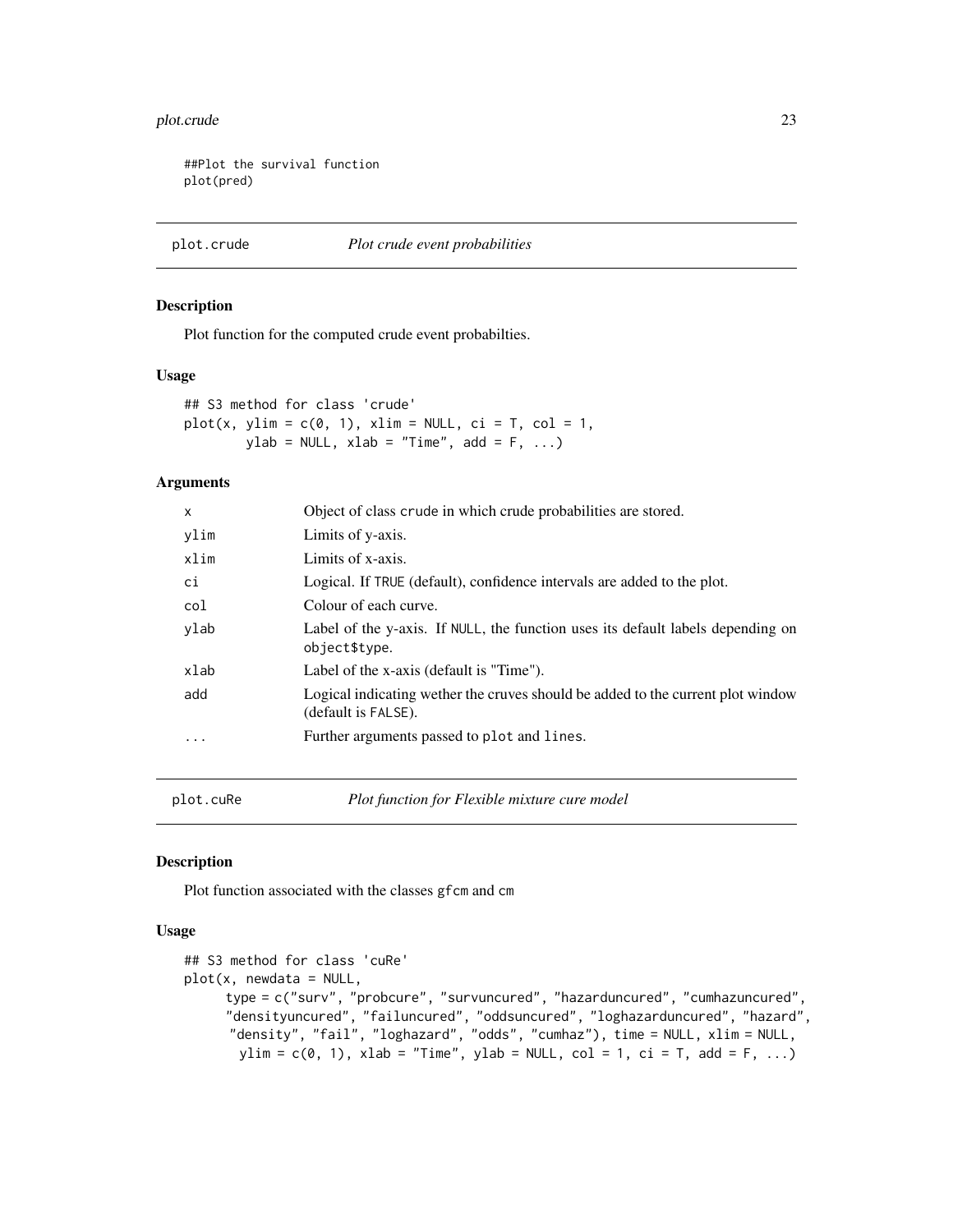# <span id="page-23-0"></span>Arguments

| Data frame from which to compute predictions. If empty, predictions are made      |
|-----------------------------------------------------------------------------------|
|                                                                                   |
| Character. Defines the desired scale to plot. See ?predict.gfcm for possible      |
| Optional time points at which to compute predictions. This argument is not used   |
|                                                                                   |
|                                                                                   |
|                                                                                   |
| Label of the y-axis. If NULL, the function uses its default y-labels depending on |
|                                                                                   |
|                                                                                   |
|                                                                                   |
|                                                                                   |
|                                                                                   |

#### Value

A plot containing the predictions of each observation in newdata.

| plot.le | Plot the loss of lifetime function |
|---------|------------------------------------|
|---------|------------------------------------|

# Description

Plot function for the class le

# Usage

```
## S3 method for class 'le'
plot(x, ylim = NULL, xlim = NULL, ci = T, col = 1,ylab = NULL, xlab = "Time", add = F, ...)
```

| x    | Object of class le.                                                     |
|------|-------------------------------------------------------------------------|
| vlim | Limit of the y-axis.                                                    |
| xlim | Limit of x-axis.                                                        |
| сi   | Logical. If TRUE (default), confidence intervals are added to the plot. |
| col  | Numeric or character indicating the colours of the curves.              |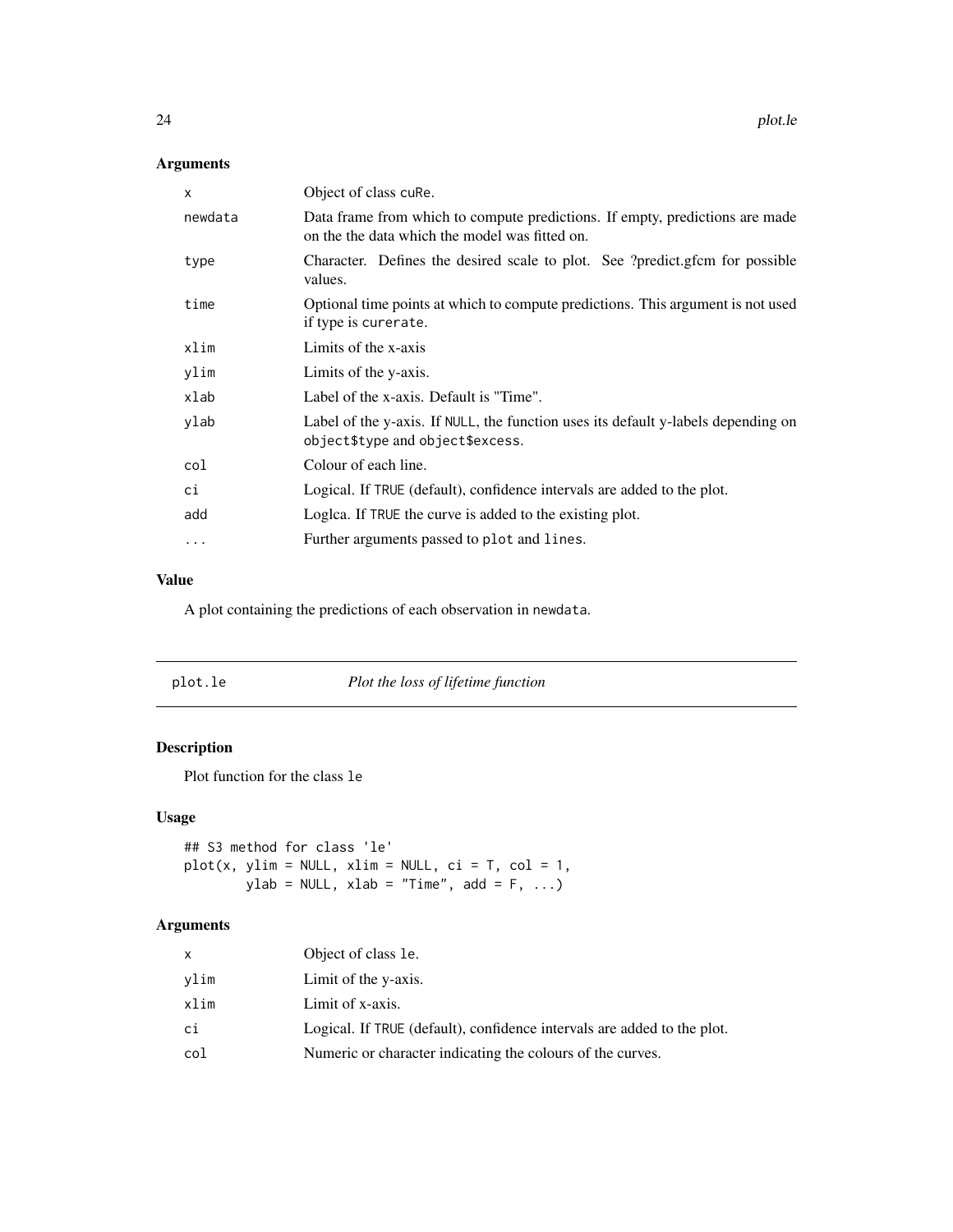#### <span id="page-24-0"></span>plot.lts 25

| vlab      | Label to be written on the y-axis.                               |
|-----------|------------------------------------------------------------------|
| xlab      | Label to be written on the x-axis.                               |
| add       | Logical. If TRUE, the curve is added to the current plot window. |
| $\ddotsc$ | Further argument passed to plot and lines.                       |

plot.lts *Plot the long term survival*

# Description

Plot function for the class lts.

# Usage

## S3 method for class 'lts'  $plot(x, ylim = NULL, xlim = NULL, ci = T, col = 1,$  $ylab = NULL, xlab = "Time", add = F, ...)$ 

# Arguments

| x        | Object of class 1ts.                                                         |
|----------|------------------------------------------------------------------------------|
| vlim     | Limit of the y-axis.                                                         |
| xlim     | Limit of x-axis.                                                             |
| сi       | Logical. If TRUE (default), confidence intervals are added to the plot.      |
| col      | Numeric or character indicating the colours of the curves.                   |
| ylab     | Label to be written on the y-axis. If NULL, this is based on type.           |
| xlab     | Label to be written on the x-axis.                                           |
| add      | Logical indicating whether to add to current plot window (default is FALSE). |
| $\cdots$ | Further argument passed to plot and lines.                                   |

predict.cm *Predict function for flexible mixture cure model*

# Description

Function for doing predictions for class cm.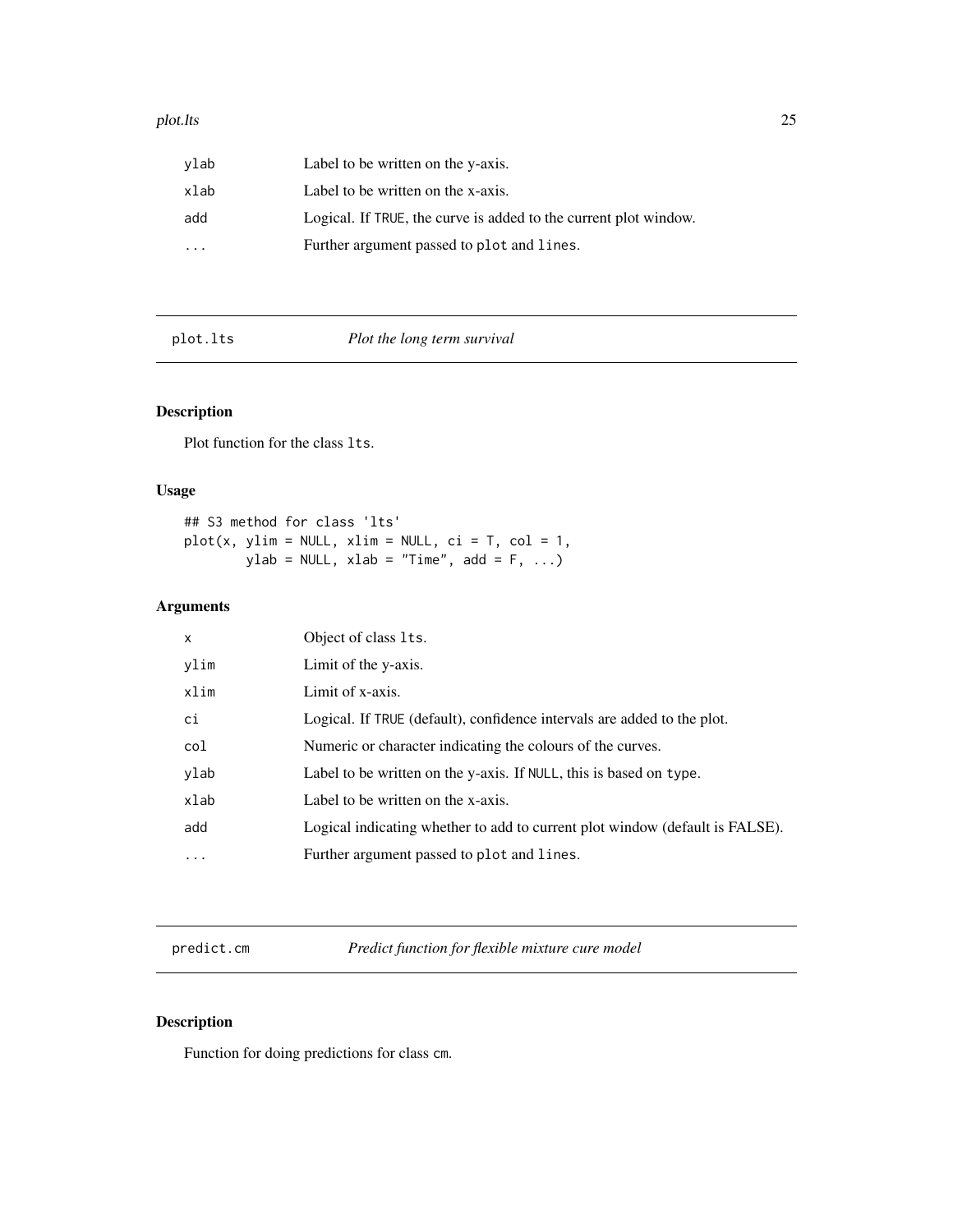# Usage

```
## S3 method for class 'cm'
predict(object, newdata = NULL,
       type = c("surv", "curerate", "probcure", "survuncured", "hazarduncured",
        "cumhazuncured","densityuncured", "failuncured", "oddsuncured",
        "loghazarduncured","hazard", "density", "fail", "loghazard",
        "odds", "cumhaz"), time = NULL, var.type = c("ci", "se", "n"),pars = NULL, link = NULL, keep.attributes = F, ...)
```
# Arguments

| object          | Object of class cm to do predictions from.                                                                                                                                                                                                           |
|-----------------|------------------------------------------------------------------------------------------------------------------------------------------------------------------------------------------------------------------------------------------------------|
| newdata         | Data frame from which to compute predictions. If empty, predictions are made<br>on the data which the model was fitted on.                                                                                                                           |
| type            | Prediction type (see details). The default is surv.                                                                                                                                                                                                  |
| time            | Optional time points at which to compute predictions. This argument is not used<br>if type is curerate.                                                                                                                                              |
| var.type        | Character. Possible values are "ci" (default) for confidence intervals, "se" for<br>standard errors, and "n" for neither.                                                                                                                            |
| pars            | Numerical vector containing the parameters values of the model. In general, this<br>argument can be ignored by the user.                                                                                                                             |
| link            | Character, indicating the link function for the variance calculations. Possible<br>values are "log", "cloglog" for $log(-log(x))$ , "mlog" for -log(x), and "I" for<br>the indentity. If NULL (default), the function will determine link from type. |
| keep.attributes |                                                                                                                                                                                                                                                      |
|                 | Logical. If TRUE, newdata will be added to the attributes of the output.                                                                                                                                                                             |
| $\cdots$        | Additional arguments. Currently not used.                                                                                                                                                                                                            |

# Details

Possible values for argument type are: surv: Survival function curerate: The cure fraction probcure: The conditional probability of being cured survuncured: The survival of the uncured hazarduncured: The hazard function of the uncured cumhazuncured: The cumulative hazard of the uncured densityuncured: The density function of the uncured failuncured: The distribution function of the uncured, i.e., 1 - survuncured oddsuncured: Odds of the uncured, i.e., (1 - survuncured) / survuncured loghazarduncured: The log-hazard of the uncured hazard: The hazard function density: The density function fail: The distribution function loghazard: The log-hazard function odds: The odds, i.e., (1 - surv) / surv cumhaz: The cumulative hazard function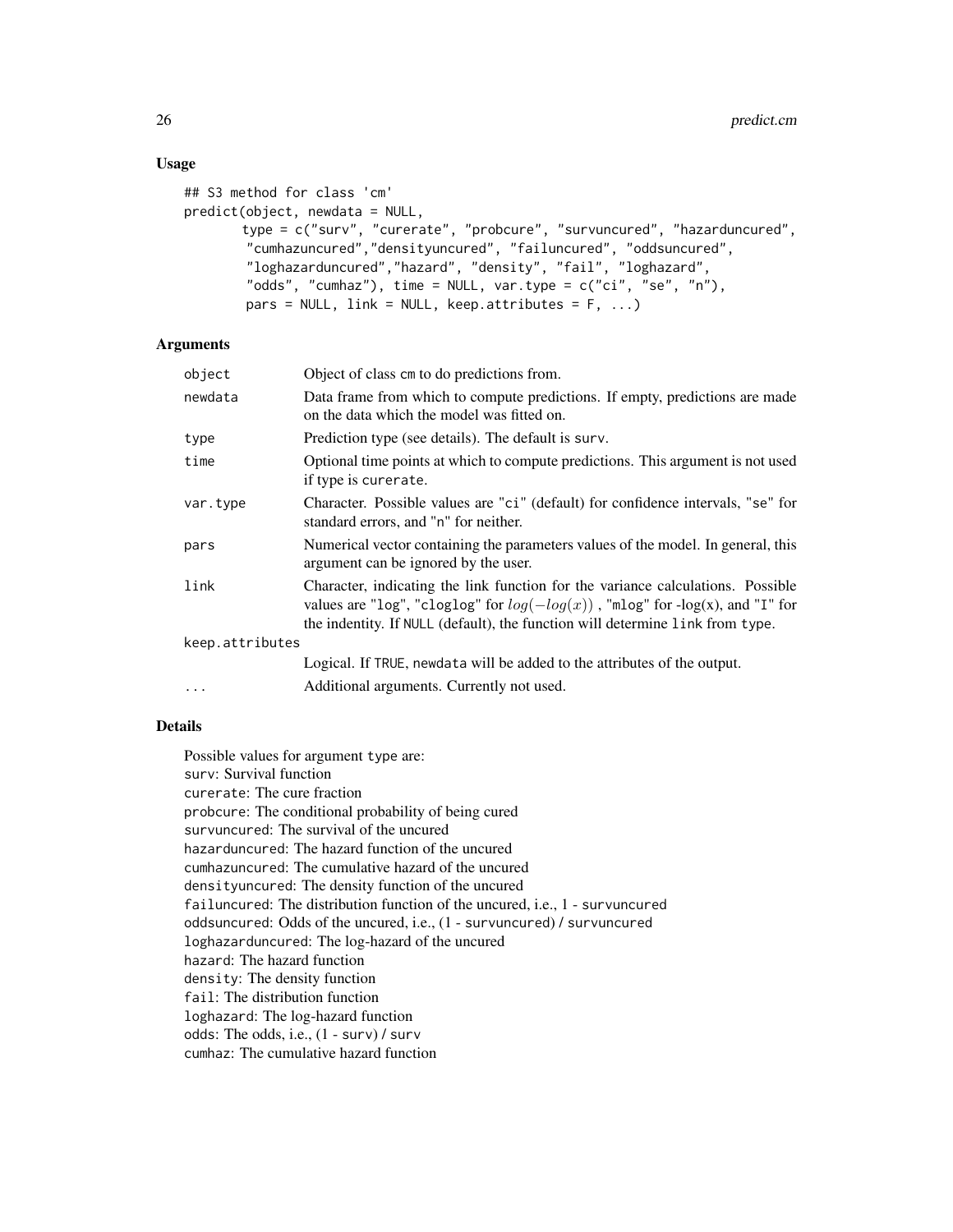# <span id="page-26-0"></span>predict.gfcm 27

# Value

A list containing the predictions of each individual in newdata.

predict.gfcm *Predict function for flexible mixture cure model*

# Description

Function for doing predictions for class gfcm.

# Usage

```
## S3 method for class 'gfcm'
predict(object, newdata = NULL,
       type = c("surv", "curerate", "probcure", "survuncured",
       "hazarduncured", "cumhazuncured", "densityuncured",
        "failuncured", "oddsuncured", "loghazarduncured","hazard",
        "density", "fail", "loghazard", "odds", "cumhaz"), indi = TRUE,
        time = NULL, var.type = c("ci", "se", "n"), pars = NULL,link = NULL, keep.attributes = FALSE, ...)
```

| object          | Object of class g f cm to do predictions from.                                                                                                                                                                                                       |
|-----------------|------------------------------------------------------------------------------------------------------------------------------------------------------------------------------------------------------------------------------------------------------|
| newdata         | Data frame from which to compute predictions. If empty, predictions are made<br>on the data which the model was fitted on.                                                                                                                           |
| type            | Prediction type (see details). The default is surv.                                                                                                                                                                                                  |
| indi            | Logical. If TRUE, each line in newdata is treated as an individual observations.<br>This functionality allows predictions for each observation at more than one time<br>point.                                                                       |
| time            | Optional time points at which to compute predictions. This argument is not used<br>if type is curerate.                                                                                                                                              |
| var.type        | Character. Possible values are "ci" (default) for confidence intervals, "se" for<br>standard errors, and "n" for neither.                                                                                                                            |
| pars            | Numerical vector containing the parameters values of the model. In general, this<br>argument can be ignored by the user.                                                                                                                             |
| link            | Character, indicating the link function for the variance calculations. Possible<br>values are "log", "cloglog" for $log(-log(x))$ , "mlog" for -log(x), and "I" for<br>the indentity. If NULL (default), the function will determine link from type. |
| keep.attributes |                                                                                                                                                                                                                                                      |
|                 | Logical. If TRUE, newdata will be added to the attributes of the output.                                                                                                                                                                             |
| $\cdots$        | Additional arguments. Currently not used.                                                                                                                                                                                                            |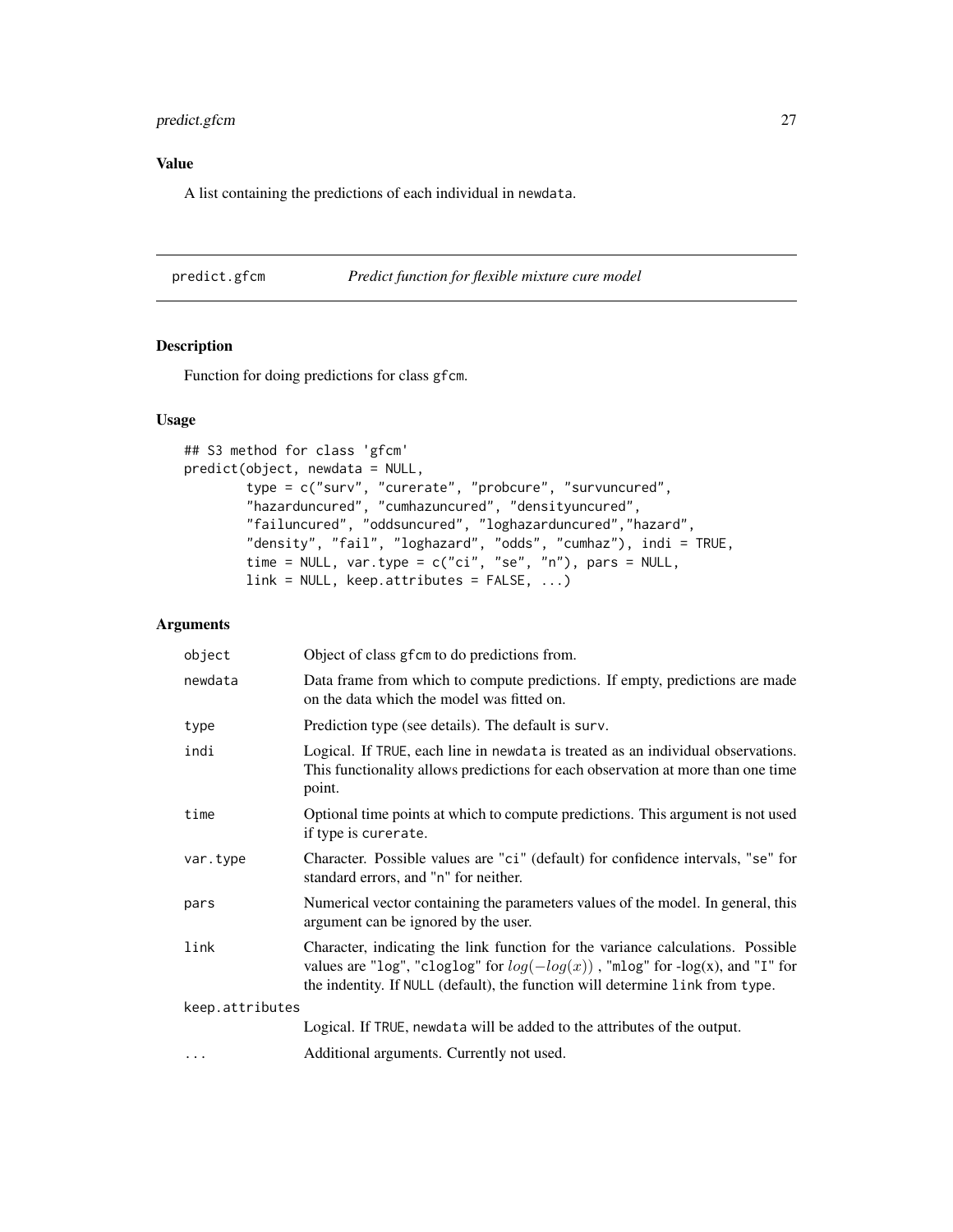<span id="page-27-0"></span>28 survexp.dk

# Details

Possible values for argument type are: surv: Survival function curerate: The cure fraction probcure: The conditional probability of being cured survuncured: The survival of the uncured hazarduncured: The hazard function of the uncured cumhazuncured: The cumulative hazard of the uncured densityuncured: The density function of the uncured failuncured: The distribution function of the uncured, i.e., 1 - survuncured oddsuncured: Odds of the uncured, i.e., (1 - survuncured) / survuncured loghazarduncured: The log-hazard of the uncured hazard: The hazard function density: The density function fail: The distribution function loghazard: The log-hazard function odds: The odds, i.e., (1 - surv) / surv cumhaz: The cumulative hazard function

# Value

A list containing the predictions of each individual in newdata.

survexp.dk *Ratetable of the Danish general population*

#### Description

Object of class ratetable containing the daily hazards in the Danish general population as reported by the Human Mortality Database (www.mortality.org).

#### Usage

survexp.dk

#### Format

An object of class ratetable of dimension 111 x 180 x 2.

# Details

The ratetable was generated by using the relsurv::transrate.hmd function. The data were downloaded on 15-09-2017 seperately for male and female Danish citizens.

The data can be accessed through:

Female: http://www.mortality.org/hmd/DNK/STATS/fltper\_1x1.txt Male: http://www.mortality.org/hmd/DNK/STATS/mltper\_1x1.txt